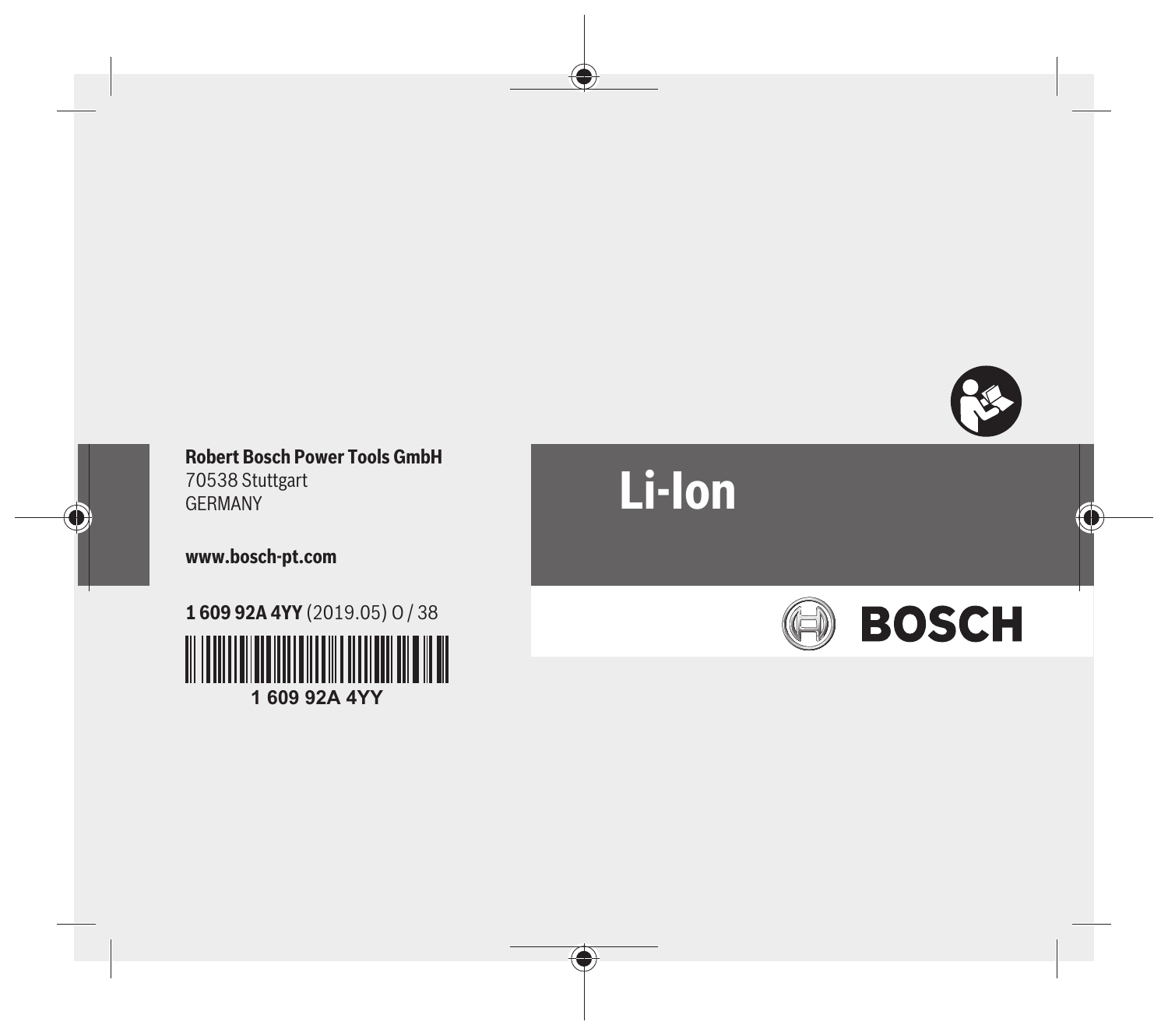## **2** |

| 繁體中文 頁 11                   |  |
|-----------------------------|--|
| 한국어 페이지 14                  |  |
| ไทย………………………………… หน้า 18    |  |
| Bahasa Indonesia Halaman 24 |  |
| Tiếng Việt  Trang 29        |  |
| 日本語  ページ 33                 |  |



1 609 92A 4YY | (03.05.2019) Bosch Power Tools

Ô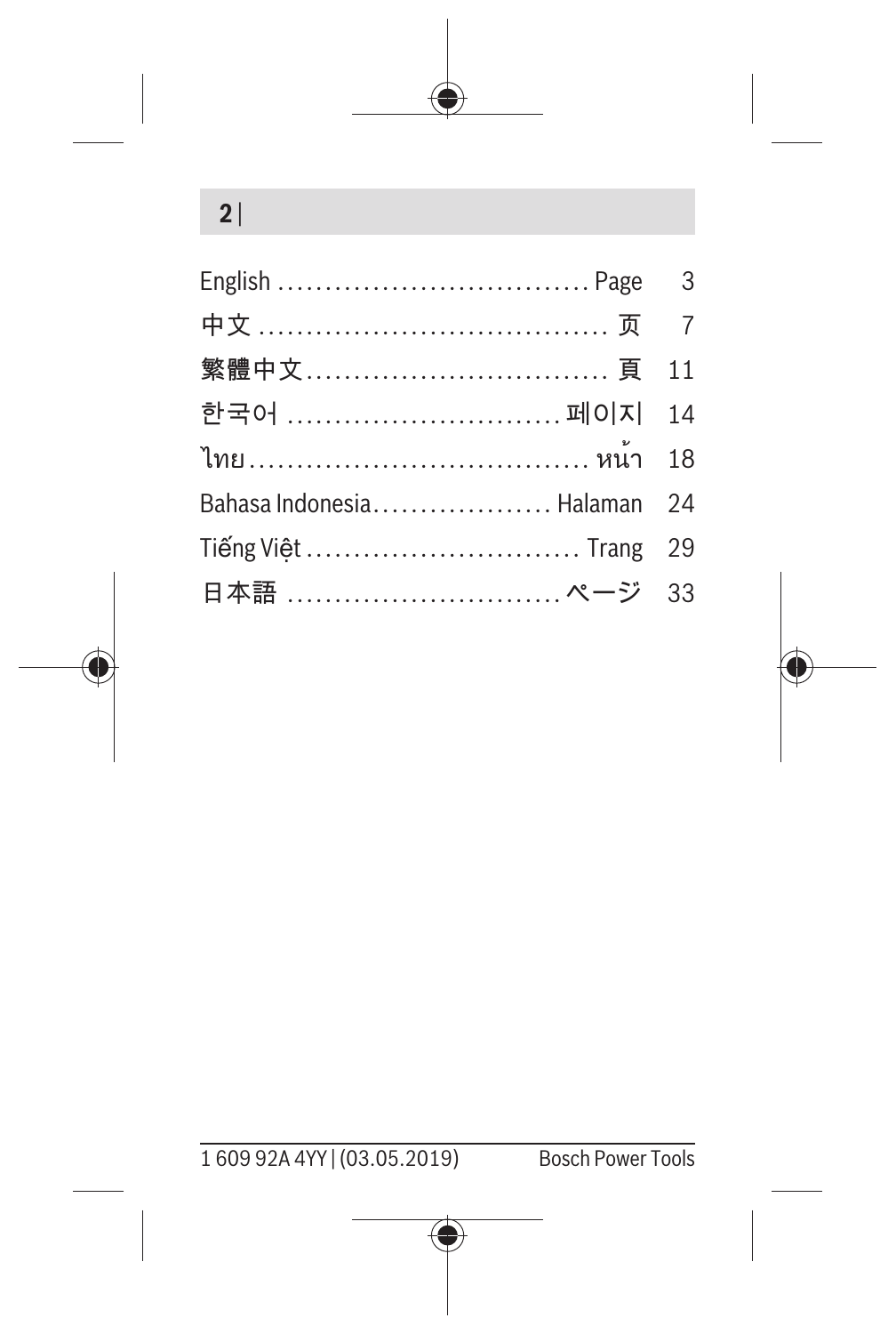# <span id="page-2-0"></span>**English**

## **Safety instructions**



**Read all the safety information and general instructions.** Failure to observe the safety information and general instructions may result in electric

shock, fire and/or serious injury.

**Keep all the safety information and general instructions for future reference.**

- ▶ These safety warnings apply only for Bosch **lithium-ion batteries!**
- ▶ Only use the battery with products from the **manufacturer.** This is the only way in which you can protect the battery against dangerous overload.
- ▶ Recharge only with the charger specified by **the manufacturer.** A charger that is suitable for one type of battery pack may create a risk of fire when used with another battery pack.
- **Fig. 2** The battery is supplied partially charged. To ensure full battery capacity, fully charge the battery in the charger before using your power tool for the first time.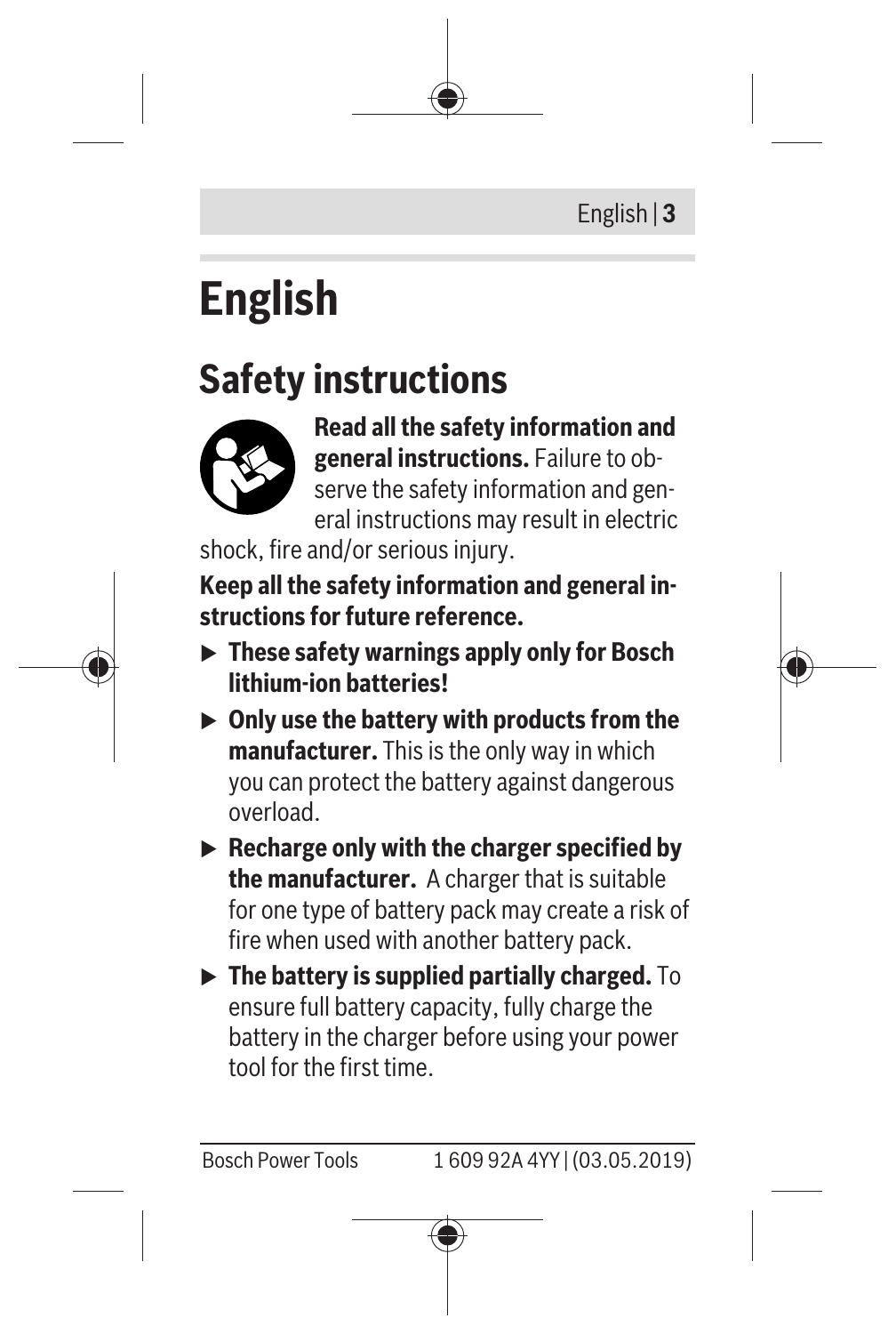#### **4** | English

- ▶ Keep battery packs out of the reach of chil**dren.**
- ▶ **Do not open the battery.** There is a risk of short-circuiting.
- ▶ In case of damage and improper use of the **battery, vapours may be emitted. The battery can set alight or explode.** Ensure the area is well ventilated and seek medical attention should you experience any adverse effects. The vapours may irritate the respiratory system.
- **If used incorrectly or if the battery is damaged, flammable liquid may be ejected from the battery. Contact with this liquid should be avoided. If contact accidentally occurs, rinse off with water. If the liquid comes into contact with your eyes, seek additional medical attention.** Liquid ejected from the battery may cause irritation or burns.
- **If the battery is damaged liquid can be ejected and cover nearby surfaces. Check affected parts.** Clean these parts or change them if necessary.
- ▶ Do not short-circuit the battery pack. When **the battery pack is not in use, keep it away from other metal objects, like paper clips, coins, keys, nails, screws or other small metal objects, that can make a connection**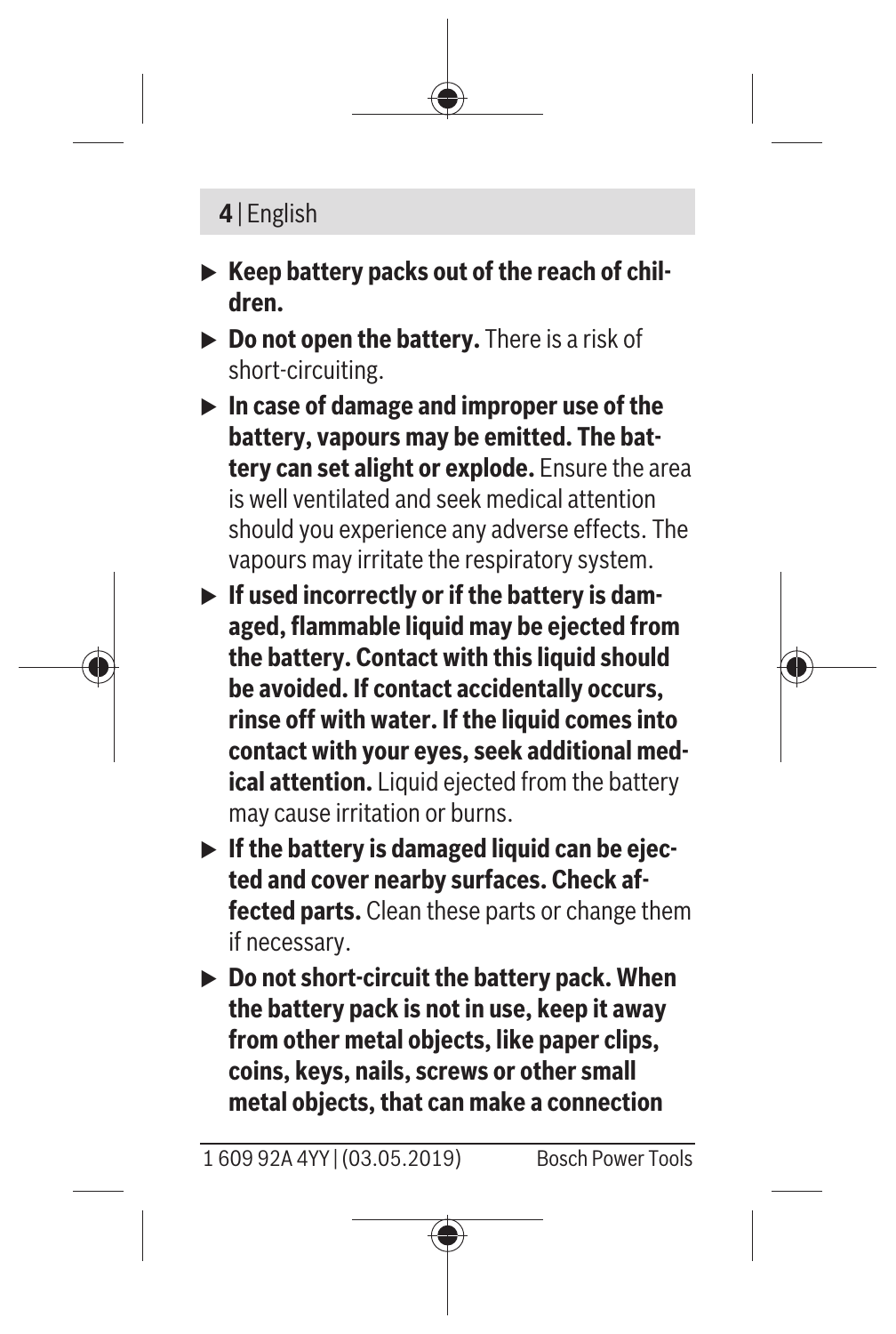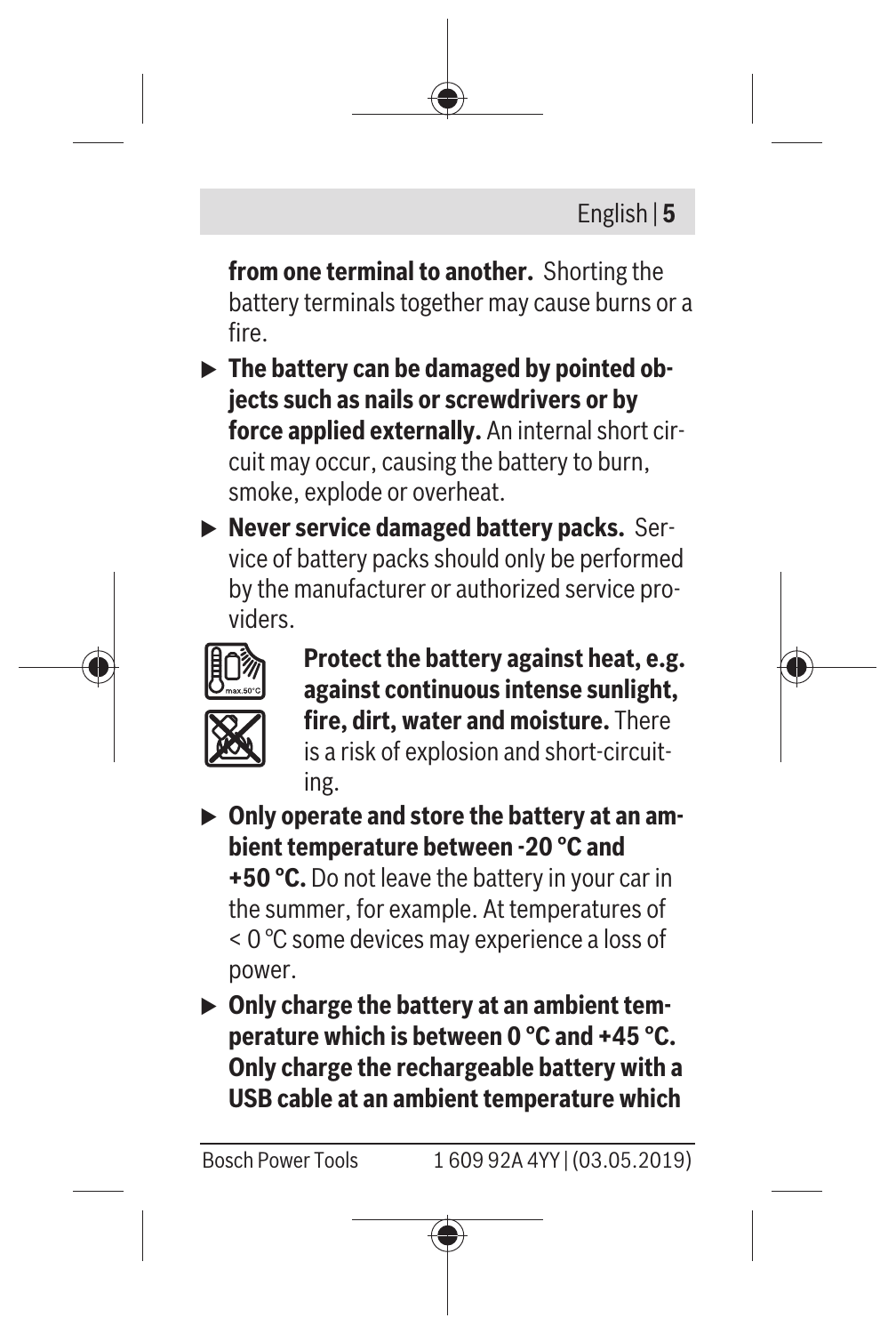### **6** | English

**is between +10 °C and +35 °C.** Charging outside of this temperature range can increase the risk of damage to the battery and pose a fire hazard.

## **Maintenance and Service**

## **Maintenance and Cleaning**

Occasionally clean the ventilation slots and the terminals on the battery using a soft brush that is clean and dry.

## **Transport**

Lithium-ion batteries are subject to the Dangerous Goods Legislation requirements. The batteries are suitable for road-transport by the user without further restrictions.

When shipping by third parties (e.g.: by air transport or forwarding agency), special requirements on packaging and labelling must be observed. For preparation of the item being shipped, consulting an expert for hazardous material is required.

Dispatch battery packs only when the housing is undamaged. Tape or mask off open contacts and pack up the battery in such a manner that it cannot move around in the packaging. Please also observe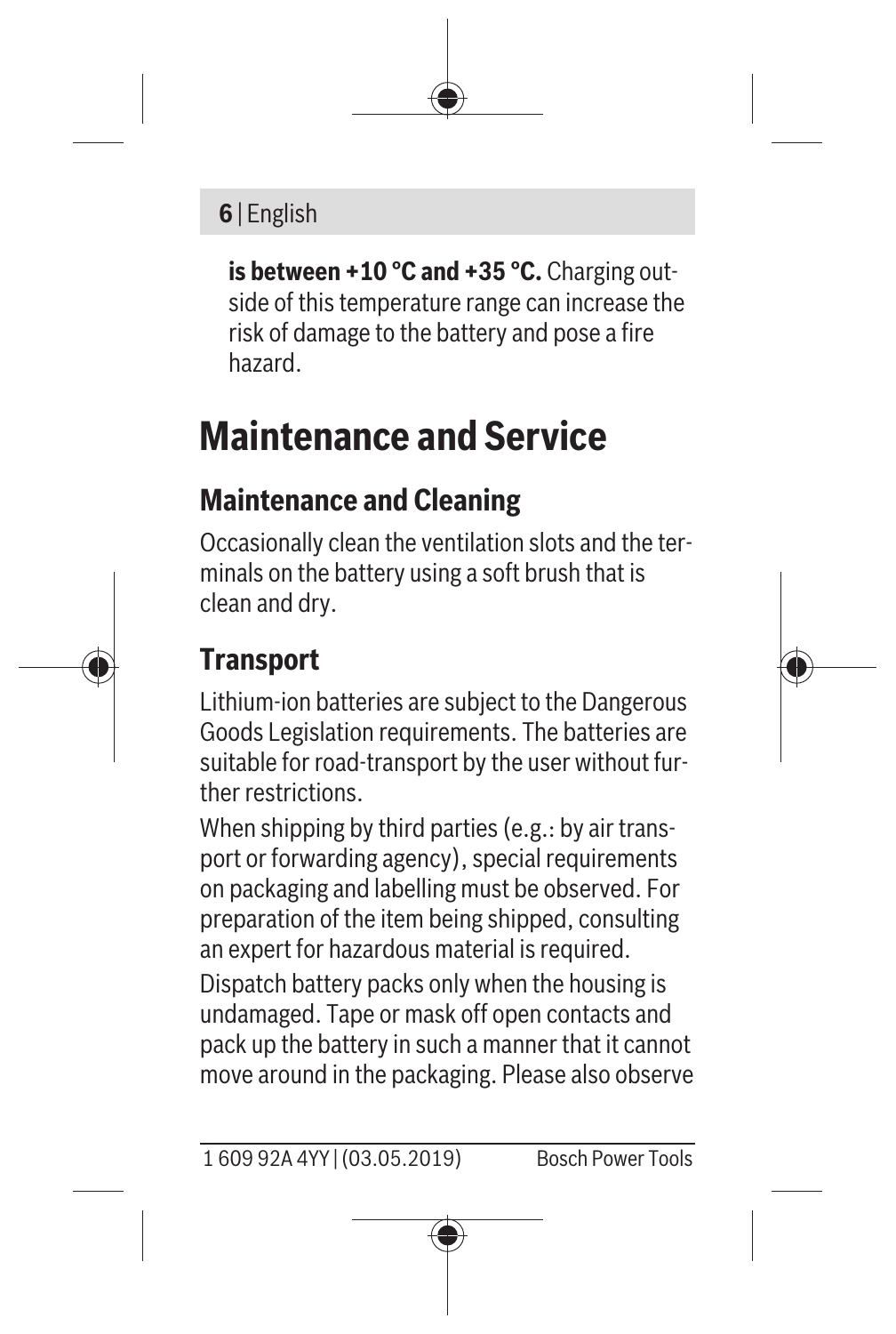

the possibility of more detailed national regulations.

### **Disposal**



Do not dispose of batteries with household waste!

Batteries and packaging should be sorted for environmentally friendly recycling.

<span id="page-6-0"></span>





**请阅读所有安全规章和指示。** 不 遵照以下警告和说明可能导致电 击、着火和/或严重伤害。

**应妥善保存所有安全规章和指**

- **示,以备后用。**
- **▶ 本安全规章仅适用于Bosch锂离子充电电 池!**
- ▶ 只能将此充电电池用在制造商的产品中。 这样才能确保充电电池不会过载。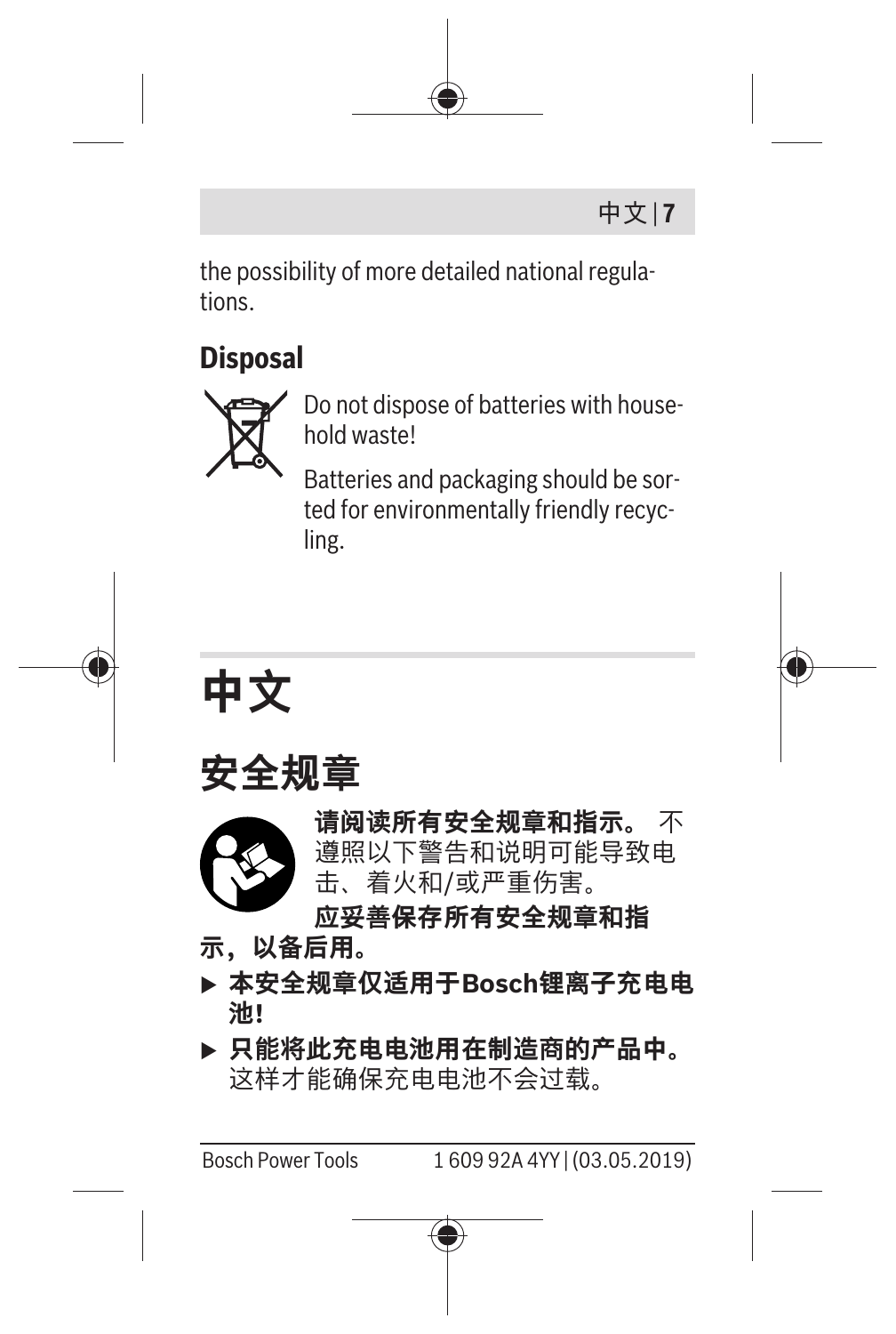

- ▶ 只用制造商规定的充电器充电。 将适用 于某种电池 盒的充电器用到其他电池盒 时会发生着火危险。
- **▶ 充电电池在交货时只完成部分充电。**首度 使用电动工具之前,必须先充足充电电池 的电以确保充电电池的功率。
- **▶ 将充电电池贮存在儿童所及范围之外。**
- ▶ 切勿打开充电电池。可能造成短路。
- ▶ 如果充电电池损坏或者未按照规定使用, **充电电池中会散发出有毒蒸汽。充电电池 可能会燃烧或爆炸。**工作场所必须保持空 气流通,如果身体有任何不适必须马上就 医。蒸汽会刺激呼吸道。
- ▶ 如果充电电池使用不当或者损坏, 可能会 有易燃的电解液从充电电池中流出。 避<br>免与之接触。 如果意外碰到、用水冲 **免与之接触。 如果意外碰到,用水冲 洗。 如果电解液碰到眼睛,还要寻求医 疗帮助。** 流出的充电电池液体可导致皮 肤刺激或烧伤。
- ▶ 损坏的充电电池会流出电解液并污染相邻 **物品。 检查涉及的零件。** 清洁这些零 件,必要时更换。
- ▶ 切勿使充电电池短路。不用的充电电**池**必 **须远离回形针、硬币、钥匙、钉子、螺钉 或其他小型金属物体,这些物体可能连接 电池上的触点而引起断路。** 电池触点短 路会引起燃烧或火灾。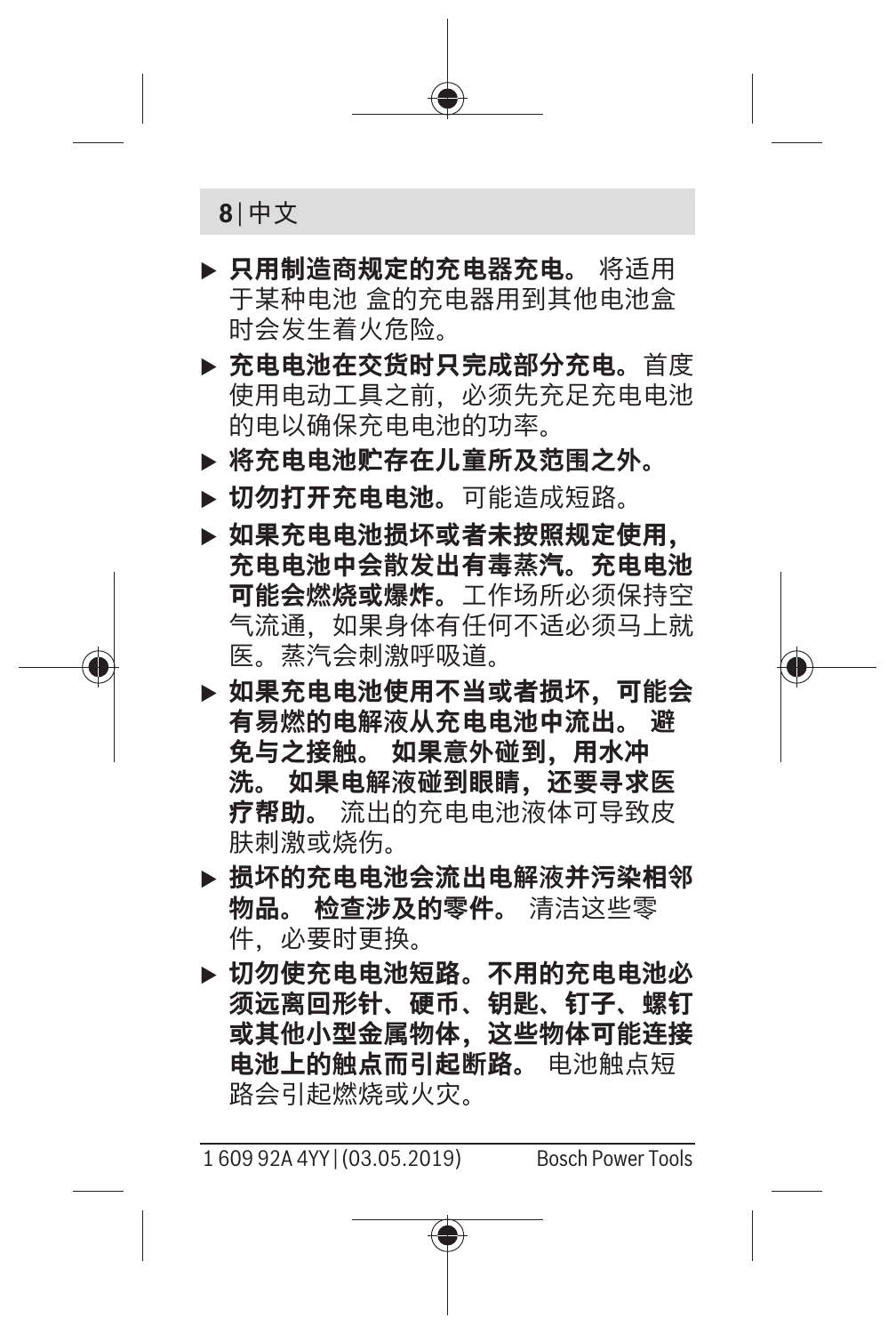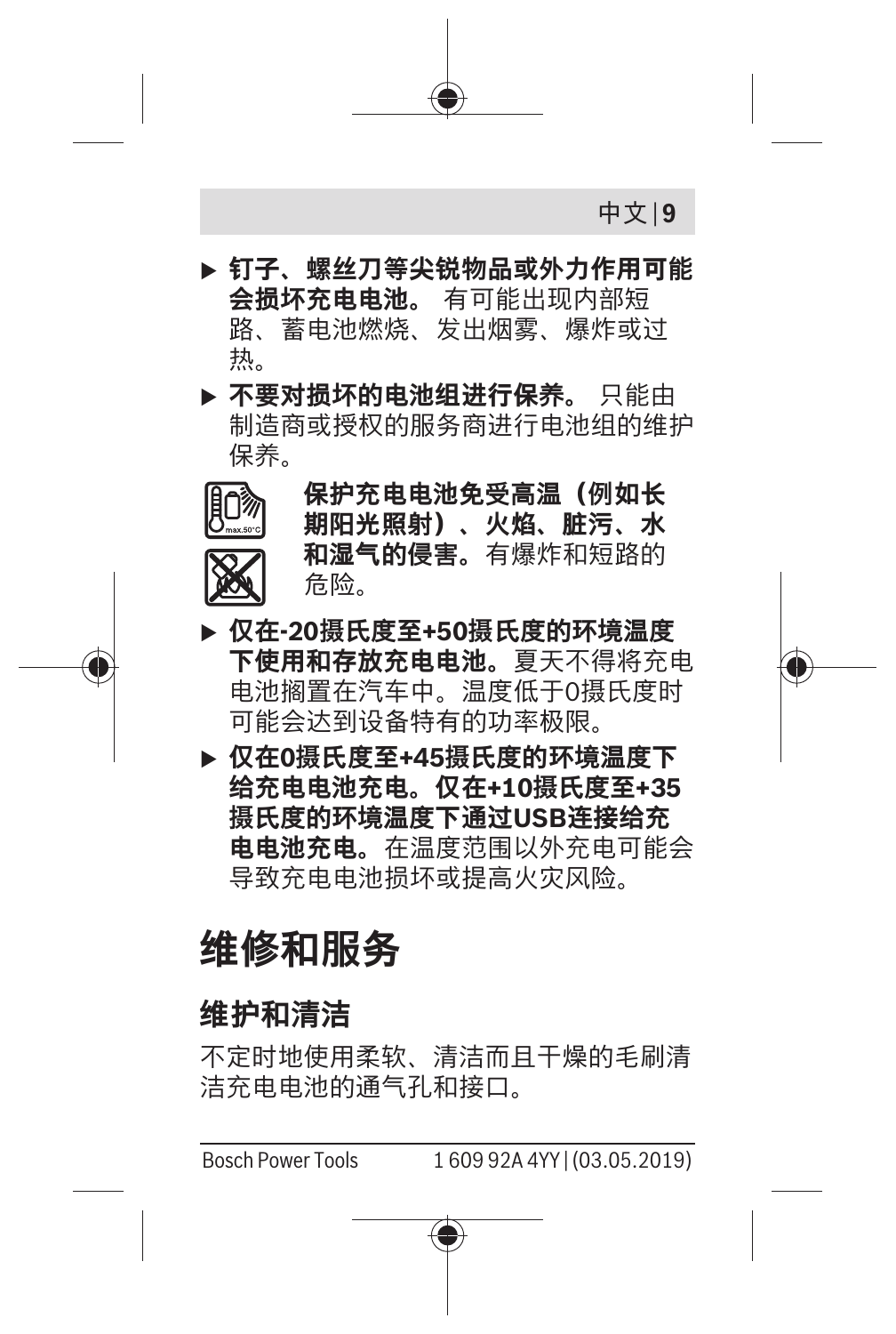**10** | 中文

#### **搬运**

锂离子充电电池满足危险物品法的要求。充 电电池可以由用户在道路上运输,没有其他 要求。

但是如果交由第三方运送(例如:空运或委 托运输公司),则要注意关于包装和标示的 特殊要求。此时必须向危险物品专家请教有 关寄送危险物品的相关事宜。

确定充电电池的外壳未受损后,才可以寄送 充电电池。粘好未加盖的触点并包装好充电 电池,不可以让充电电池在包装中晃动。必 要时也得注意各国有关的法规。

**处理废弃物**



请勿将充电电池扔到生活垃圾 中!

充电电池和包装必须按照环保法 规的要求进行回收。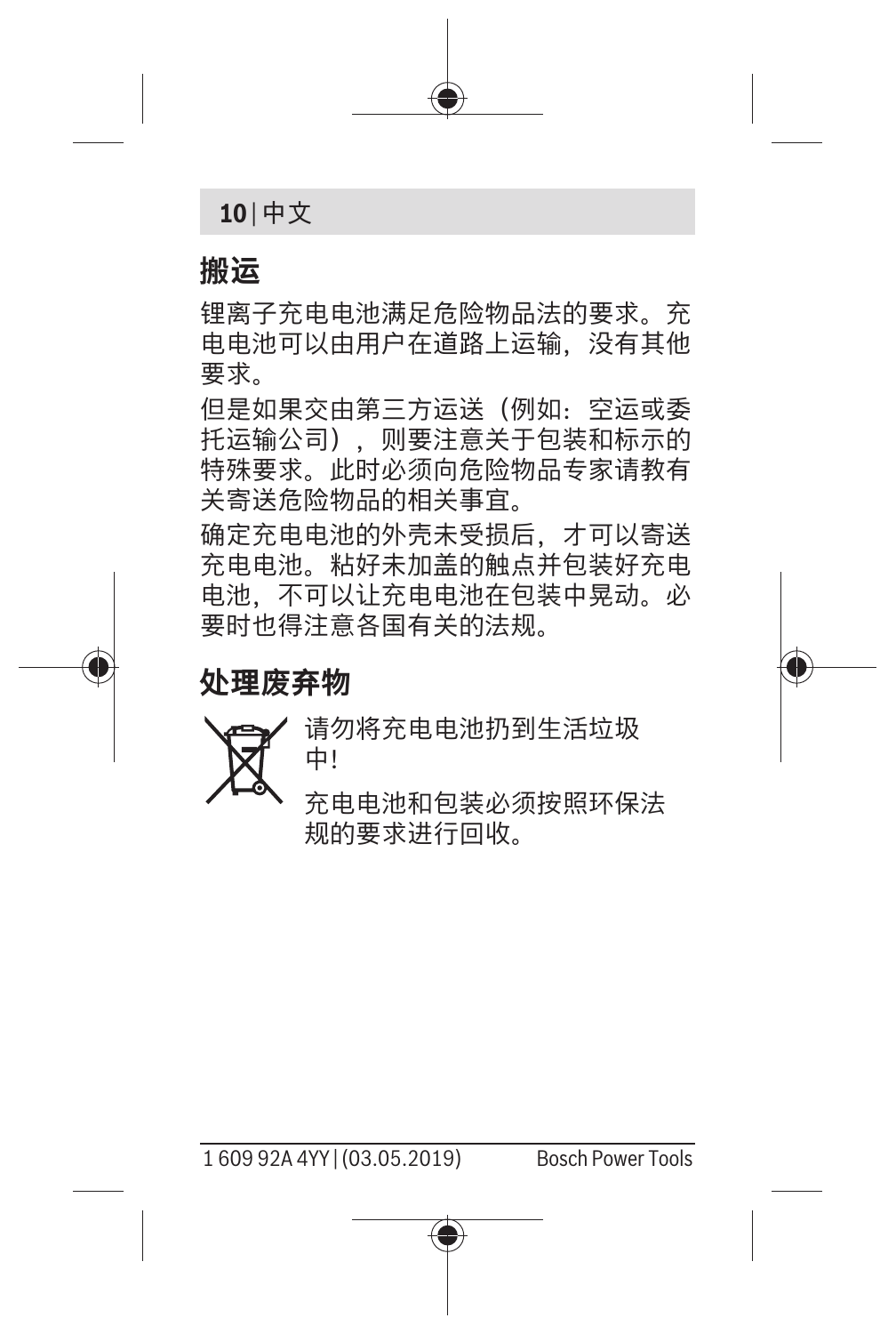

<span id="page-10-0"></span>繁體中文

## 安全注意事項



請詳讀所有安全注意事項和指 示。如未遵守安全注意事項與指 示 可能道致火災 人員觸雷及 /或重傷。

請妥善保存所有安全注意事項與指示, 以供 日後杳悶之用。

- ▶ 本安全注意事項僅適用於 Bosch 鋰離子 充電電池!
- ▶ 僅可使用產品的原廠充電電池。如此才可 依照產品提供過載保護。
- ▶ 只用製造商規定的充電器充電。將適用於 某種電池盒的充電器用到其他電池盒時會 發生著火危險。
- ▶ 出貨時充電電池已部分充電。首度使用電 動工具之前,請先用充電器將充電電池充 飽電以確保充電電池蓄滿電力。
- ▶ 請將充電電池儲放在兒童所及範圍之外。
- ▶ 切勿拆開充電電池,可能造成短路。
- ▶ 如果充電電池損壞了, 或者未按照規定使 用充電電池,充電電池中會散發出有毒蒸 氣。充電電池可能起火或爆炸。工作場所 必須保持空氣流通,如果身體有任何不適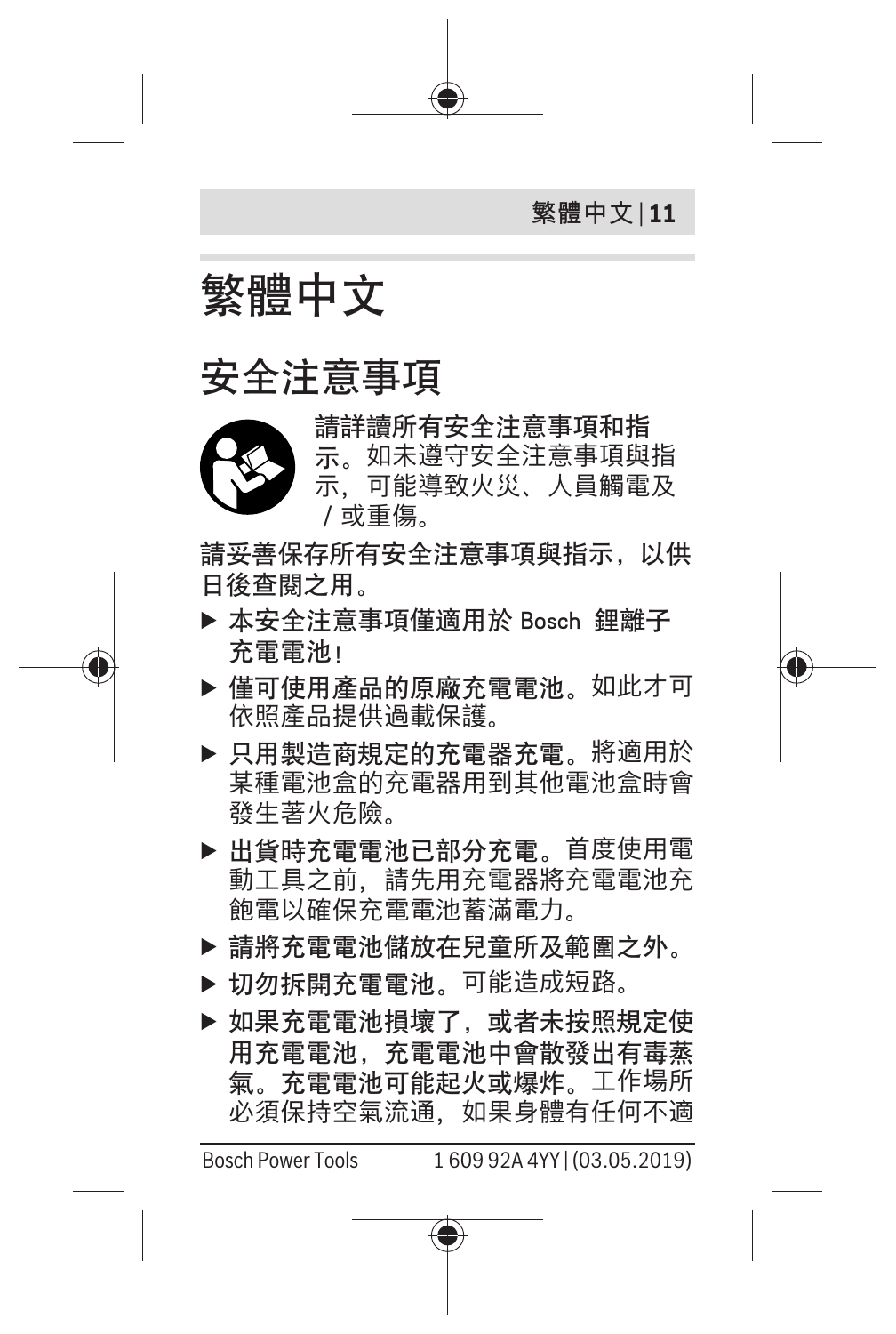#### **12** | 繁體中文

必須馬上就醫。充電電池散發的蒸氣會刺 激呼吸道。

- ▶ 不當使用或充電電池受損時, 充電電池可 能會流出可燃液體。請避免接觸。意外沾 到時,請用水徹底沖洗。如果液體跑進眼 睛裡,請進一步就醫。從電池中滲出的液 體可能造成皮膚過敏或起火。
- ▶ 充雷雷池故障時可能滲出液體進而浸濕相 鄰物體。請仔細檢查受到波及的零件。清 潔這些零件,並於必要時換新零件。
- ▶ 勿讓充電電池短路。充電電池不使用時, 請讓它遠離迴紋針、硬幣、鑰匙、釘子、 螺釘或其他小金屬物體,以免造成兩極相 接。電池接點短路會引起燒傷或火災。
- ▶ 尖銳物品(例如釘子或螺絲起子)或是外 力皆有可能造成充電電池損壞。進而導致 內部短路而發生電池起火、冒煙、爆炸或 過熱等事故。
- ▶ 請勿自行檢修受損的電池盒。電池組應交 由製造商或是獲得授權的服務供應商來進 行檢修。

保護充電電池免受高溫(例如長 期日照)、火焰、污垢、水液和 濕氣的侵害。有爆炸及短路之 虞。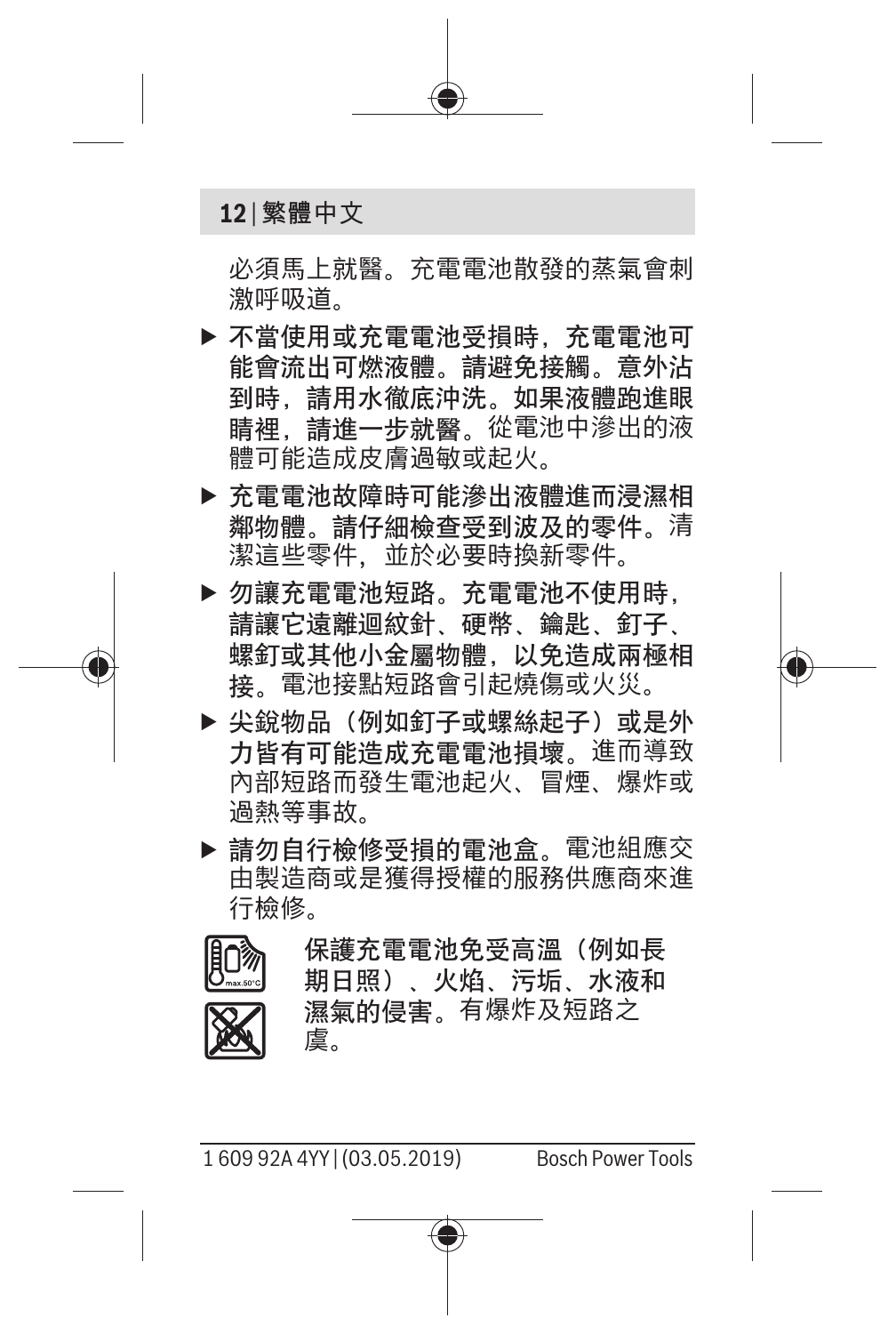

池。

但是如果將它交由第三者運送(例如:寄空 運或委托運輸公司),則應遵照包裝與標示 的相關要求。此時必須向危險物品專家請教 有關寄送危險物品的相關事宜。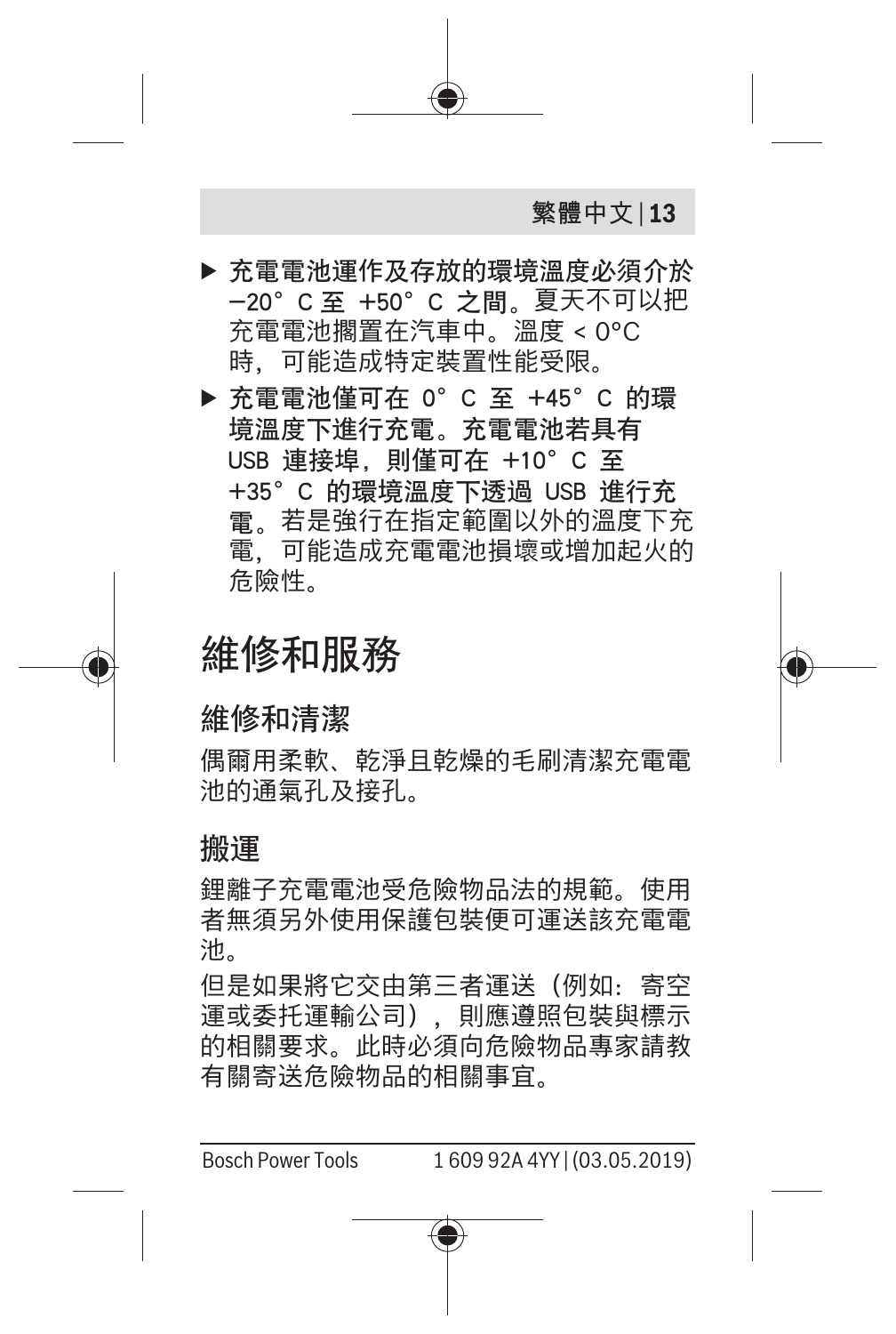**14** | 한국어

確定充電電池的外殼未受損後,才可以寄送 充電電池。用膠帶貼住裸露的接點並妥善包 裝充電電池,不可以讓充電電池在包裝材料 中晃動。同時也應留意各國相關法規。

#### 廢棄物處理



不可以把充電電池丟入一般的家 庭垃圾中!

充電電池及包裝材料須遵照環保 相關法規進行資源回收。

<span id="page-13-0"></span>**한국어**





**모든 안전 수칙과 지침을 숙지하 십시오.** 다음의 안전 수칙과 지침 을 준수하지 않으면 화재 위험이 있으며 감전 혹은 중상을 입을 수

있습니다.

**안전 수칙과 지침서는 계속 보관하시기 바 랍니다.**

u **본 안전 수칙은 Bosch 리튬 이온 배터리 에만 적용됩니다!**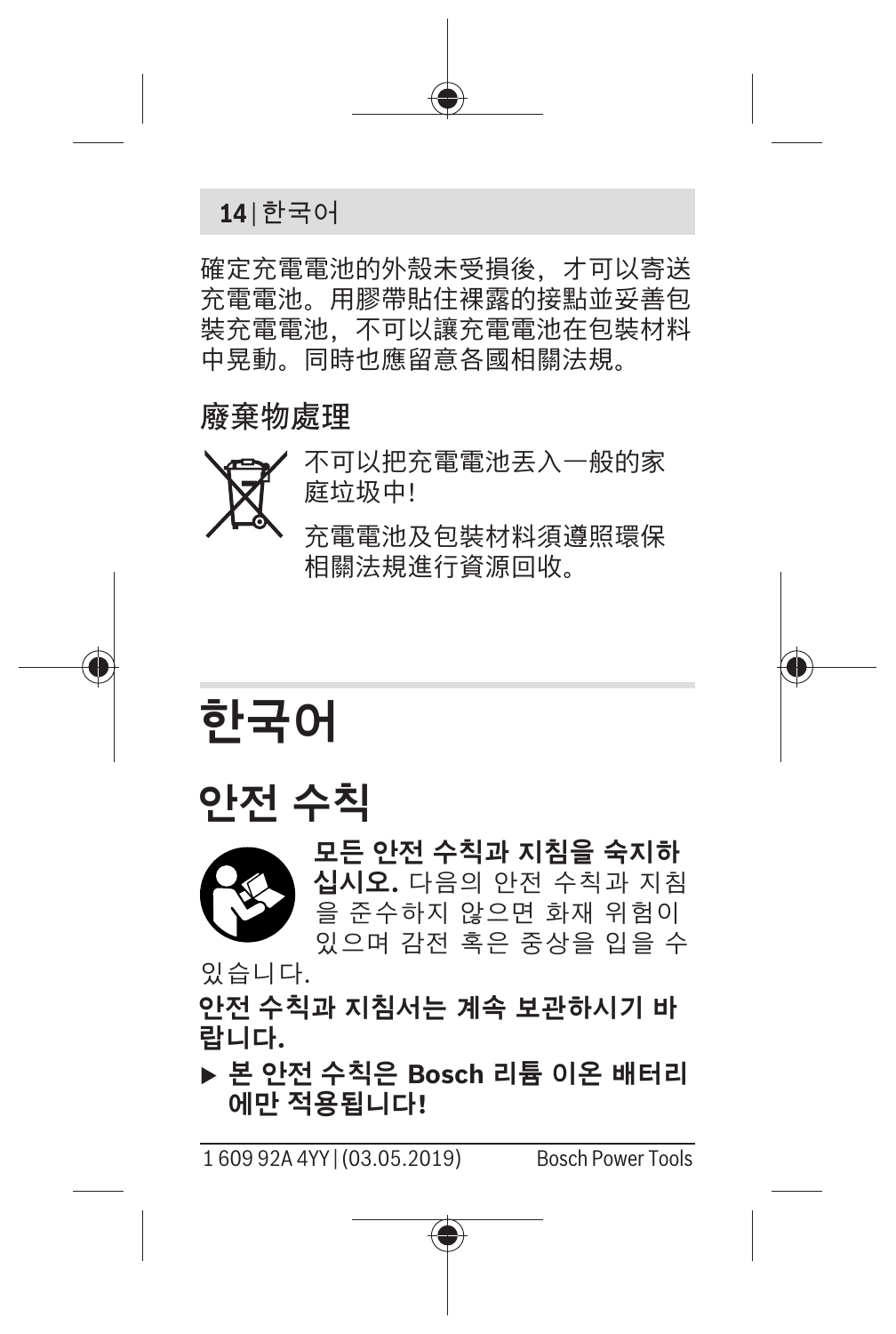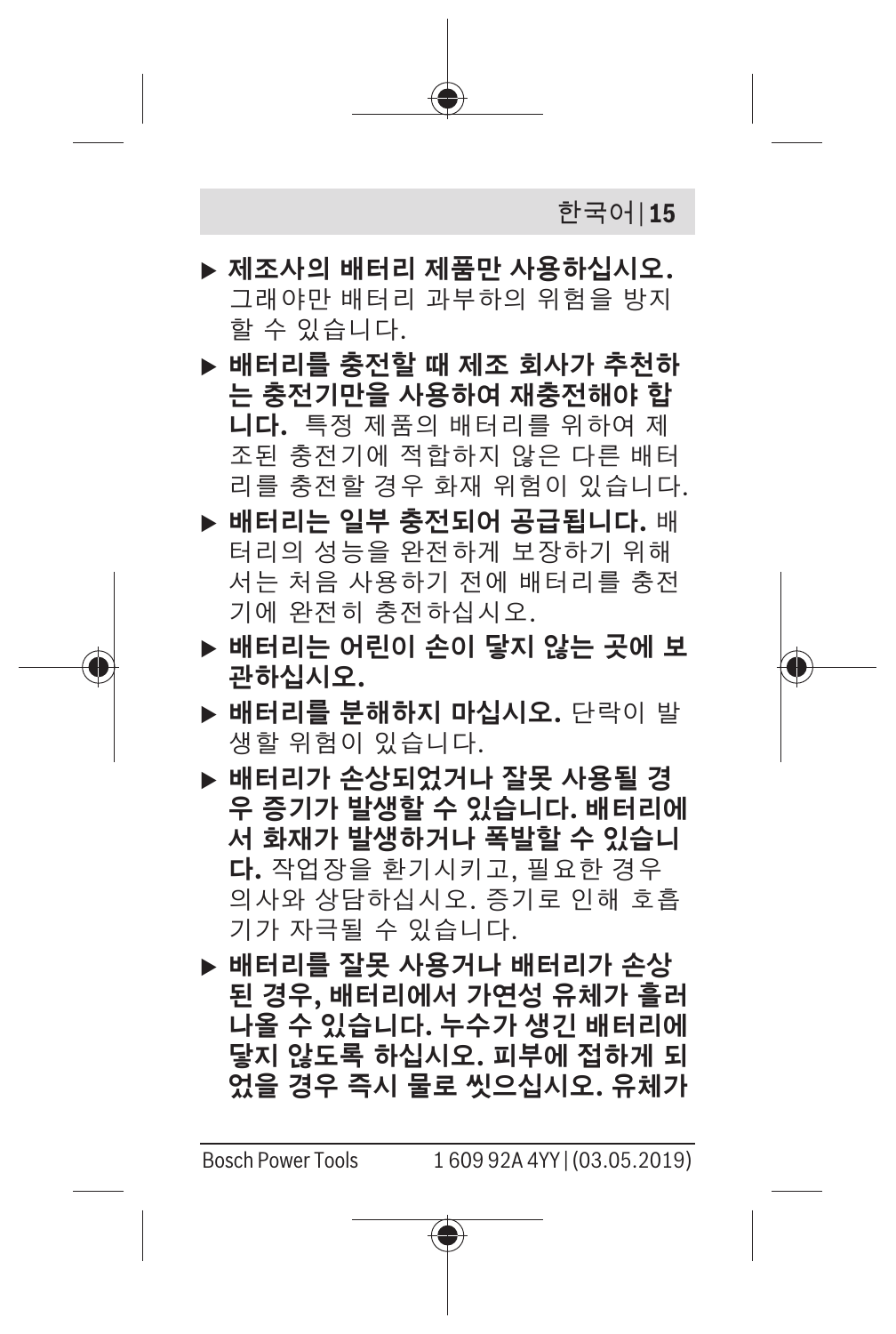

**눈에 닿았을 경우 바로 의사와 상담하십 시오.** 배터리에서 나오는 유체는 피부에 자극을 주거나 화상을 입힐 수 있습니다.

- ▶ 배터리에 결함이 있는 경우 유체가 흘러 **나와 인접한 물체에 묻을 수 있습니다. 해당되는 부품을 점검하십시오.** 이를 깨 끗이 닦고 경우에 따라 교환해 주십시오.
- ▶ 배터리를 단락시키지 마십시오. 배터리 **를 사용하지 않을 때는 각 극 사이에 브 리징 상태가 생길 수 있으므로 페이퍼 클 립, 동전, 열쇠, 못, 나사 등 유사한 금속 성 물체와 멀리하여 보관하십시오.** 배터 리 극 사이에 쇼트가 일어나 화상을 입거 나 화재를 야기할 수 있습니다.
- ▶ 못이나 스크류 드라이버 같은 뾰족한 물 **체 또는 외부에서 오는 충격 등으로 인해 축전지가 손상될 수 있습니다.** 내부 단락 이 발생하여 배터리가 타거나 연기가 발 생하고, 폭발 또는 과열될 수 있습니다.

▶ 손상된 배터리는 절대 수리하지 마십시 **오.** 배터리 수리는 제조사 또는 공인 서 비스센터에서만 진행할 수 있습니다.



**배터리를 태양 광선 등 고열에 장 시간 노출되지 않도록 하고 불과 오염물질, 물, 수분이 있는 곳에 두지 마십시오.** 폭발 및 단락의 위 험이 있습니다.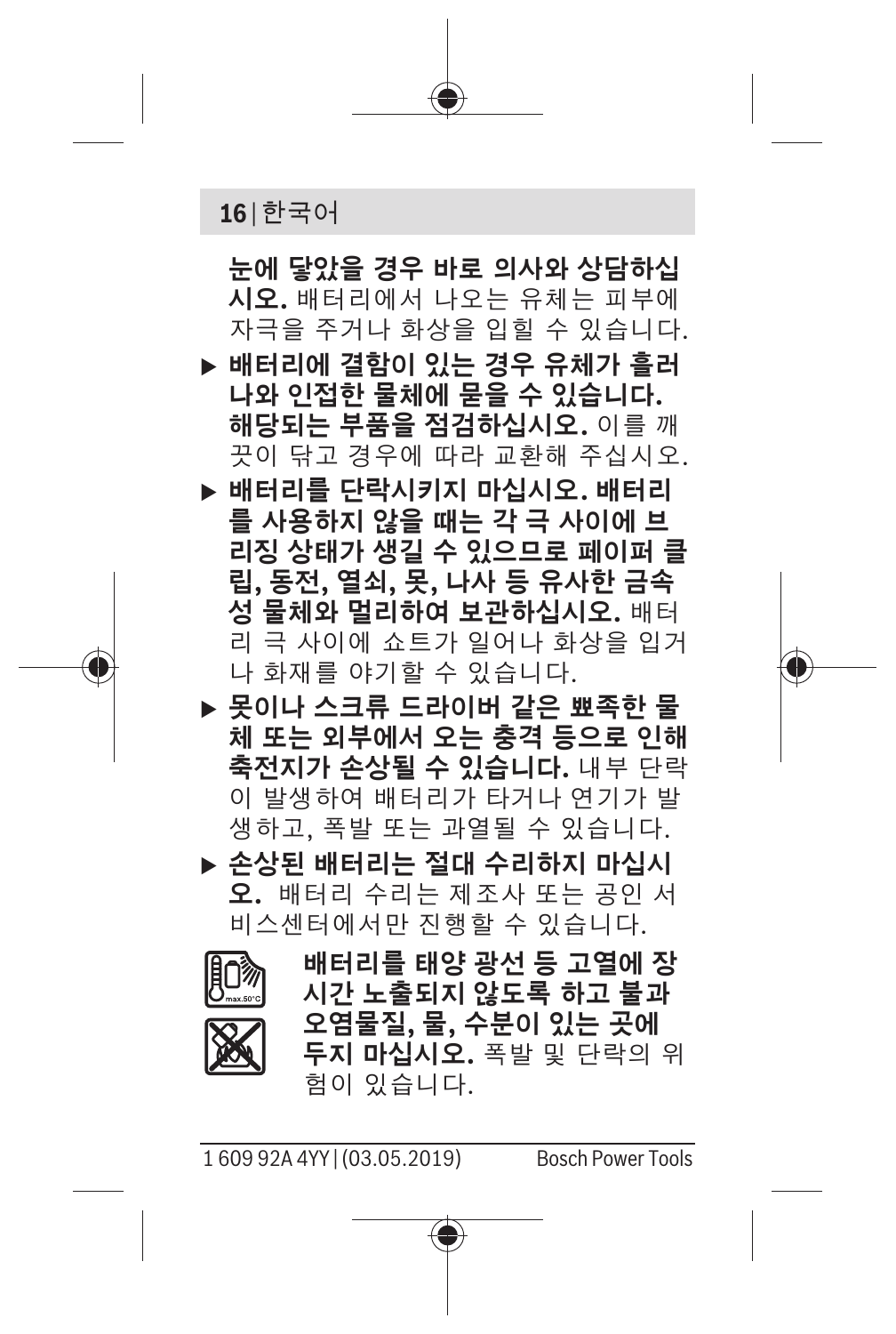

#### **운반**

리튬이온 배터리는 위험물 관련 규정을 따 라야 합니다. 별도의 요구사항 없이 배터리 를 사용자가 직접 도로 상에서 운반할 수 있 습니다.

제3자를 통해 운반할 경우(항공 운송이나 운송 회사 등) 포장과 표기에 관한 특별한 요구 사항을 준수해야 합니다. 이 경우 발송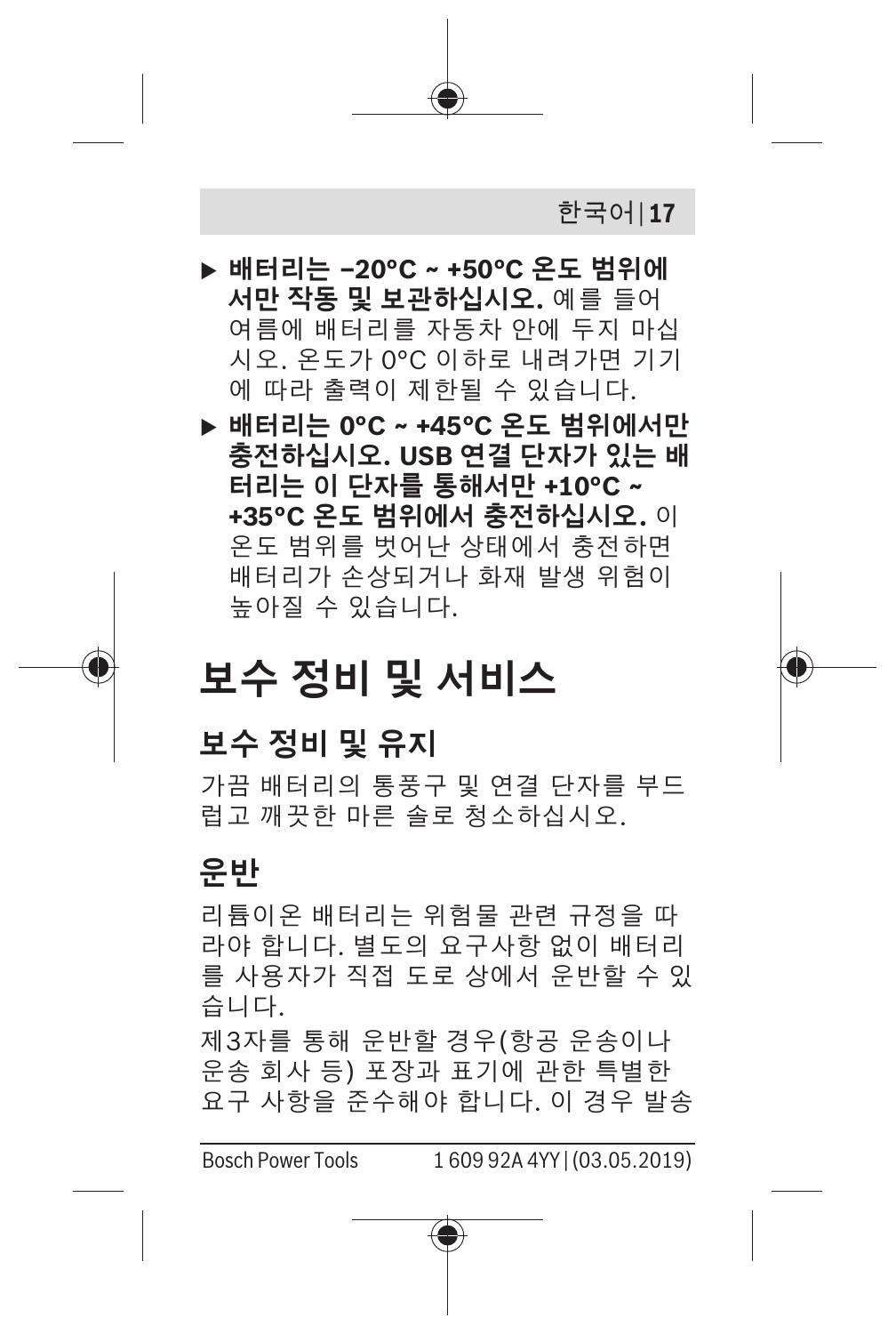

준비를 위해 위험물 전문가와 상담해야 합 니다.

표면이 손상되지 않은 배터리만 사용하십 시오. 배터리의 접촉 단자면을 덮어 붙인 상 태로 내부에서 움직이지 않도록 배터리를 포장하십시오. 또한 이와 관련한 국내 규정 을 준수하십시오.

#### **처리**



배터리를 가정용 쓰레기로 처리하 지 마십시오!

배터리 및 포장재는 환경 규정에 따라 재활용해야 합니다.

<span id="page-17-0"></span>**ไทย**

## **คำเตือนเพื่อความปลอดภัย**



**อ่านคำเตือนเพื่อความปลอดภัยและ คำแนะนำทั้งหมด** การไม่ปฏิบัติตามคำ เตือนและคำสั่งอาจเป็นสาเหตุให้ถูก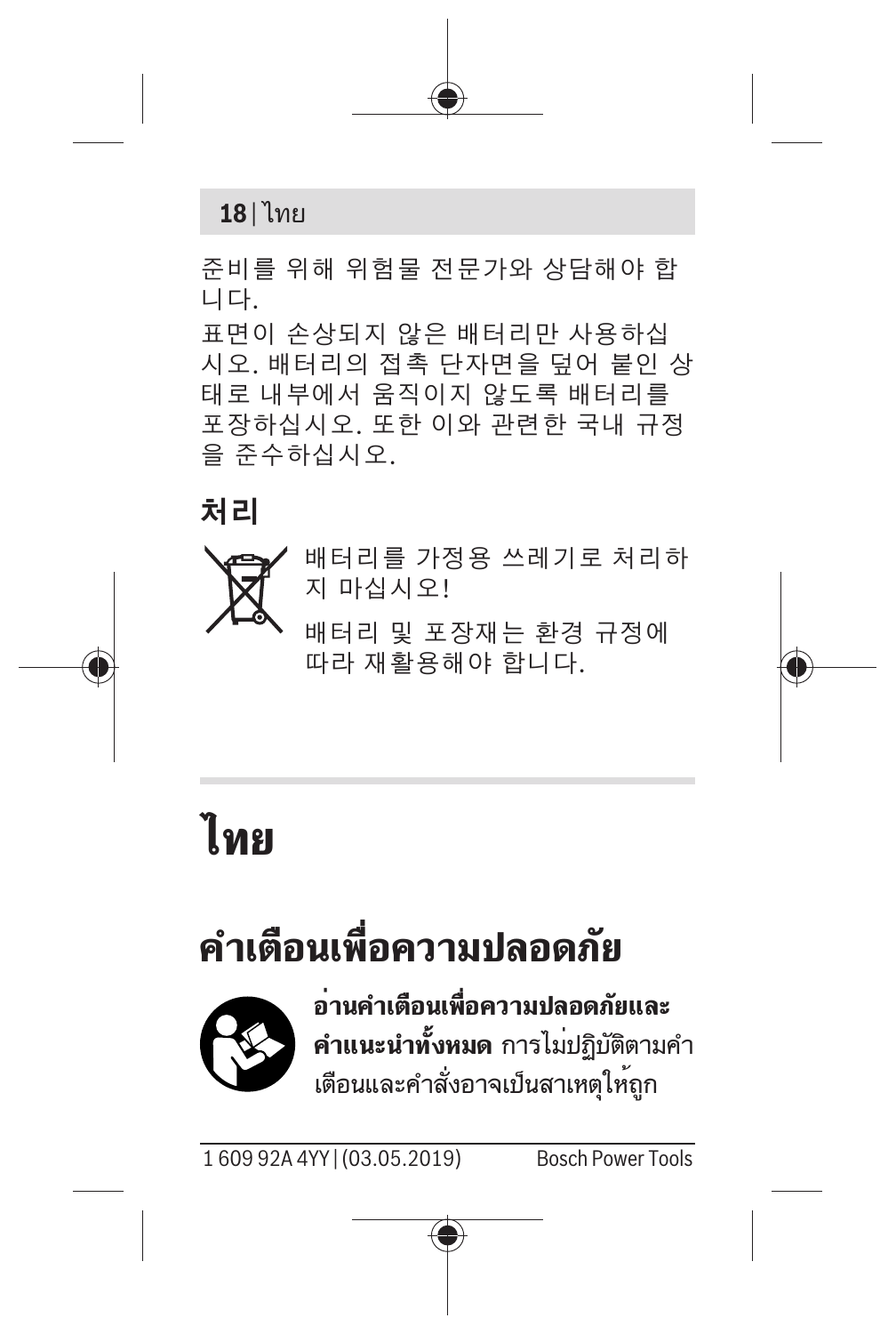ไฟฟ้าดูด เกิดไฟไหม้ และ/หรือได้รับบาดเจ็บอย่าง ร้ายแรง

**เก็บรักษาคำเตือนเพื่อความปลอดภัยและคำ แนะนำทั้งหมดสำหรับเปิดอ่านในภายหลัง**

- u **คำเตือนเพื่อความปลอดภัยเหล่านี้ใช้สำหรับ แบตเตอรี่ลิเธียมไอออน Bosch เท่านั้น!**
- u **ใช้แบตเตอรี่แพ็คเฉพาะในผลิตภัณฑ์ของผู้ ผลิตเท่านั้น** ในลักษณะนี้ แบตเตอรี่แพ็คจะได้รับ การปกป้องจากการใช้งานเกินกำลังซึ่งเป็น อันตราย
- u **ชาร์จไฟใหม่ด้วยเครื่องชาร์จที่บริษัทผู้ผลิต ระบุไว้เท่านั้น**

เครื่องชาร์จที่เหมาะสำหรับชาร์จแบตเตอรี่แพ็คป ระเภทหนึ่ง หากนำ ไปชาร์จแบตเตอรี่แพ็คประเภทอื่น อาจเกิดไฟ ไหม้ได้

u **แบตเตอรี่ได้รับการชาร์จมาบ้างแล้ว** เพื่อให้แบตเตอรี่ทำงานได้เต็มประสิทธิภาพ ต้องชาร์จแบตเตอรี่ ในเครื่องชาร์จแบตเตอรี่ให้เต็มก่อนใช้งานครั้ง แรก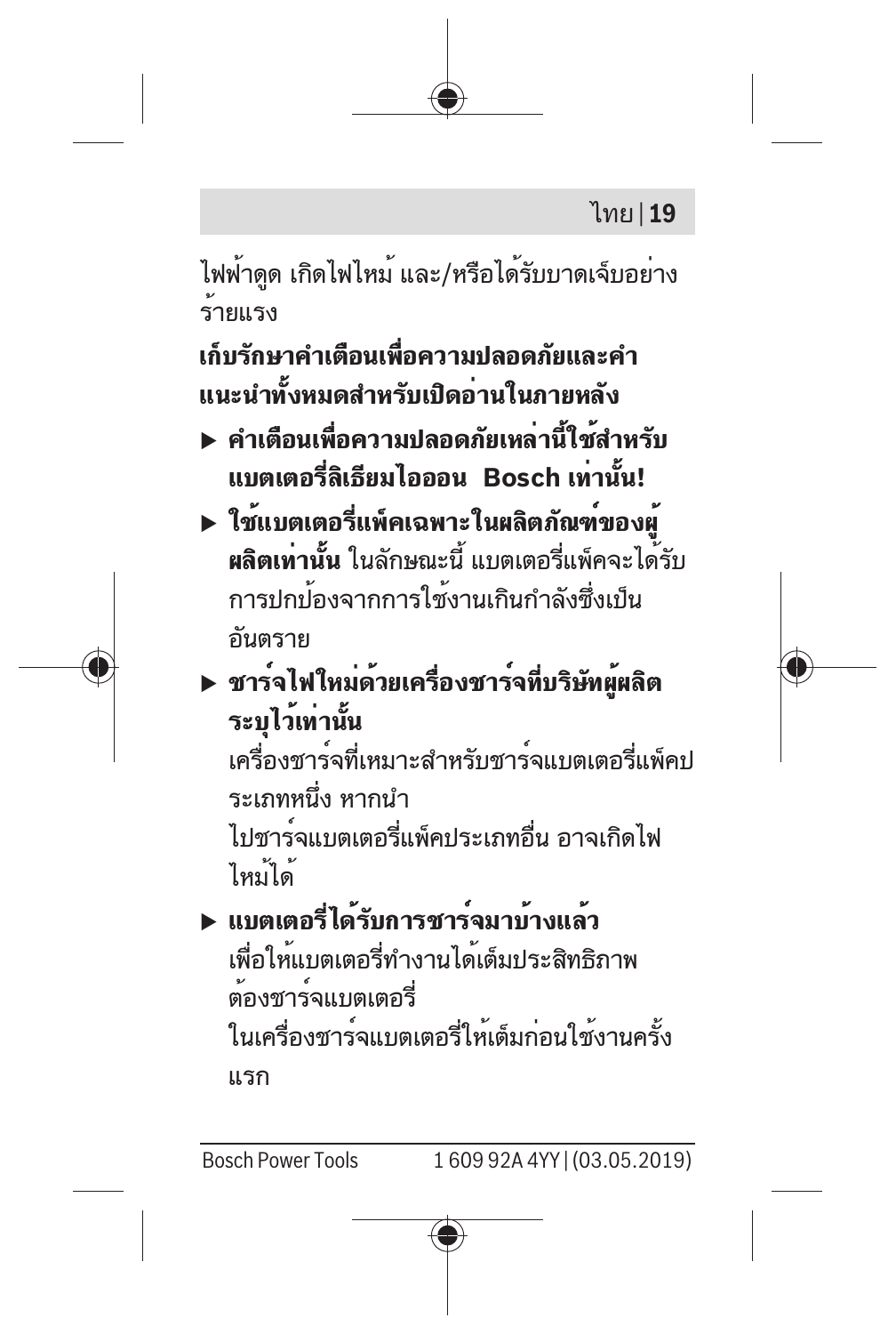### **20** | ไทย

- u **เก็บแบตเตอรี่ให้พ้นมือเด็ก**
- **► อย่าเปิดแบตเตอรี่** อับตรายจากการลัดวงจร
- u **เมื่อแบตเตอรี่ชำรุดและนำไปใช้งานอย่างไม่ ถูกต้องอาจมีไอระเหยออกมาได้ แบตเตอรี่ อาจเผาไหม้หรือระเบิดได้**ให้สูดอากาศบริสุทธิ์ และไปพบแพทย์ในกรณีเจ็บปวด ไอระเหยอาจทำให้ระบบหายใจระคายเคือง
- u **หากใช้งานอย่างไม่ถูกต้องหรือหากแบตเตอรี่ ชำรุด ของเหลวไวไฟ อาจไหลออกมาจากแบตเตอรี่ได้ หลีกเลี่ยง การสัมผัสของเหลว ในกรณีที่สัมผัสโดยไม่ ตั้งใจ ให้ล้างออกด้วยน้ำ หากของเหลวเข้า ตา ให้ไปพบแพทย์ด้วย** ของเหลวที่ไหลออกมาจากแบตเตอรี่อาจทำให้เ กิดอาการคันหรือแสบผิวหนังได้
- u **เมื่อแบตเตอรี่ชำรุด ของเหลวอาจรั่วไหลออก มาและสัมผัสสิ่งของที่อยู่ข้างเคียง ตรวจสอบ ชิ้นส่วนที่เกี่ยวข้อง** ทำความสะอาดชิ้นส่วน นั้นหรือเปลี่ยนใหม่ หากจำเป็น
- u **อย่าลัดวงจรแบตเตอรี่ นำแบตเตอรี่ที่ไม่ได้ใช้ งานออกห่างจากคลิปหนีบกระดาษ เหรียญ**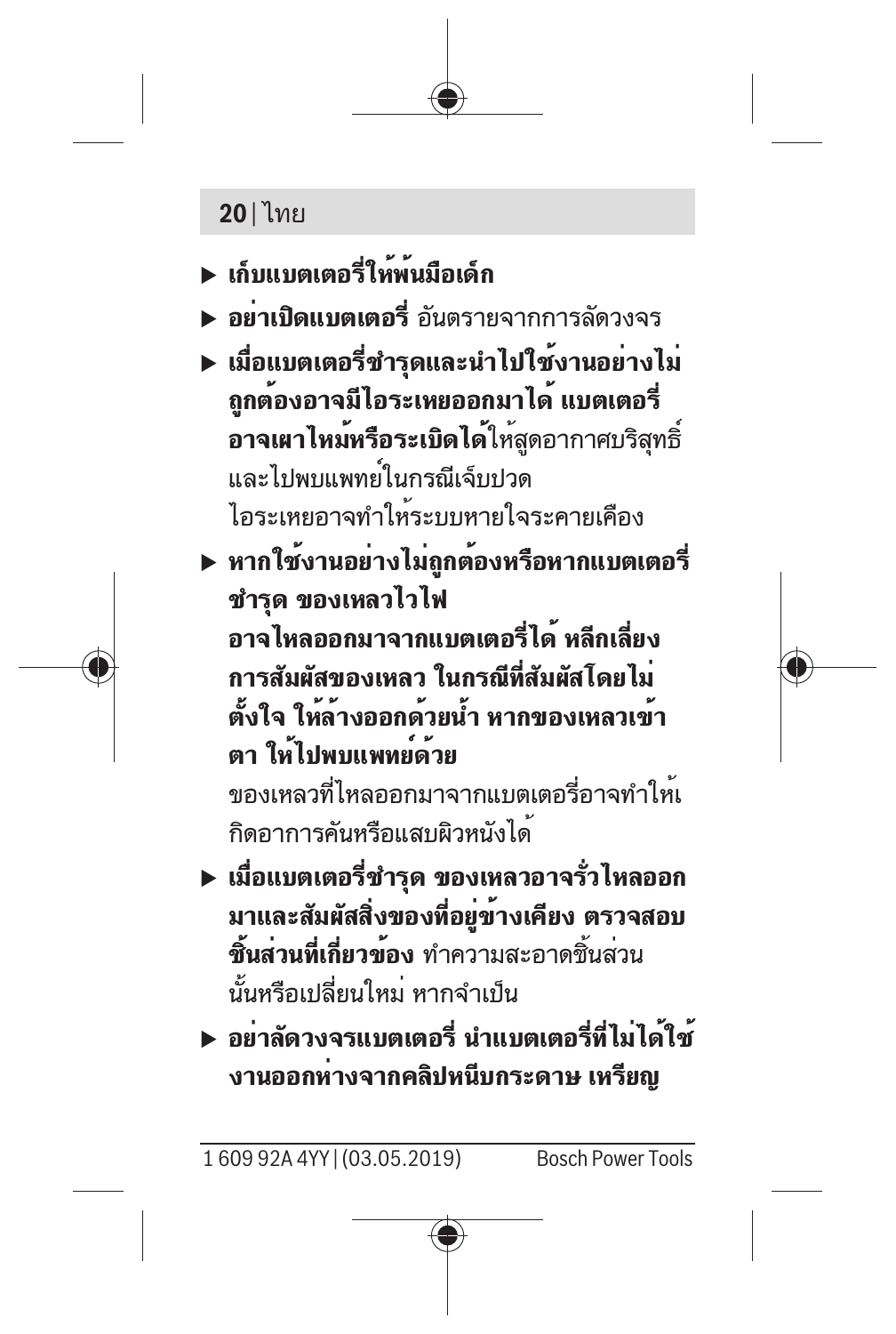### ไทย | **21**

**กุญแจ ตะปู สกรู หรือวัตถุโลหะขนาดเล็กอื่นๆ ที่สามารถเชื่อมต่อขั้วหนึ่งไปยังอีกขั้วหนึ่งได้** การลัดวงจรของขั้วแบตเตอรี่อาจทำให้เกิดการ ไหม้หรือไฟไหม้ได้

u **วัตถุที่แหลมคม ต. ย. เช่น ตะปูหรือไขควง หรือแรงกระทำภายนอก อาจทำให้แบตเตอรี่ เสียหายได้** สิ่งเหล่านี้อาจทำให้เกิดการลัดวงจร ภายในและแบตเตอรี่ไหม้ มีควัน ระเบิด หรือร้อน เกินไป

u **อย่าบำรุงรักษาแบตเตอรี่ แพ็คที่ชำรุดอย่างเด็ดขาด** ต้องส่งให้บริษัทผู้ ผลิตหรือศูนย์บริการที่ได้ รับอนุญาตทำการบำรุงรักษาแบตเตอรี่แพ็คเท่านั้





**ปกป้องแบตเตอรี่จากความร้อน รวม ทั้ง ต. ย. เช่น จากการถูกแสงแดด ส่องต่อเนื่อง จากไฟ สิ่งสกปรก น้ำ และความชื้น** อันตรายจากการระเบิด และการลัดวงจร

u **ใช้งานและจัดเก็บแบตเตอรี่เฉพาะที่อุณหภูมิ โดยรอบระหว่าง -20°C และ +50°C เท่านั้น**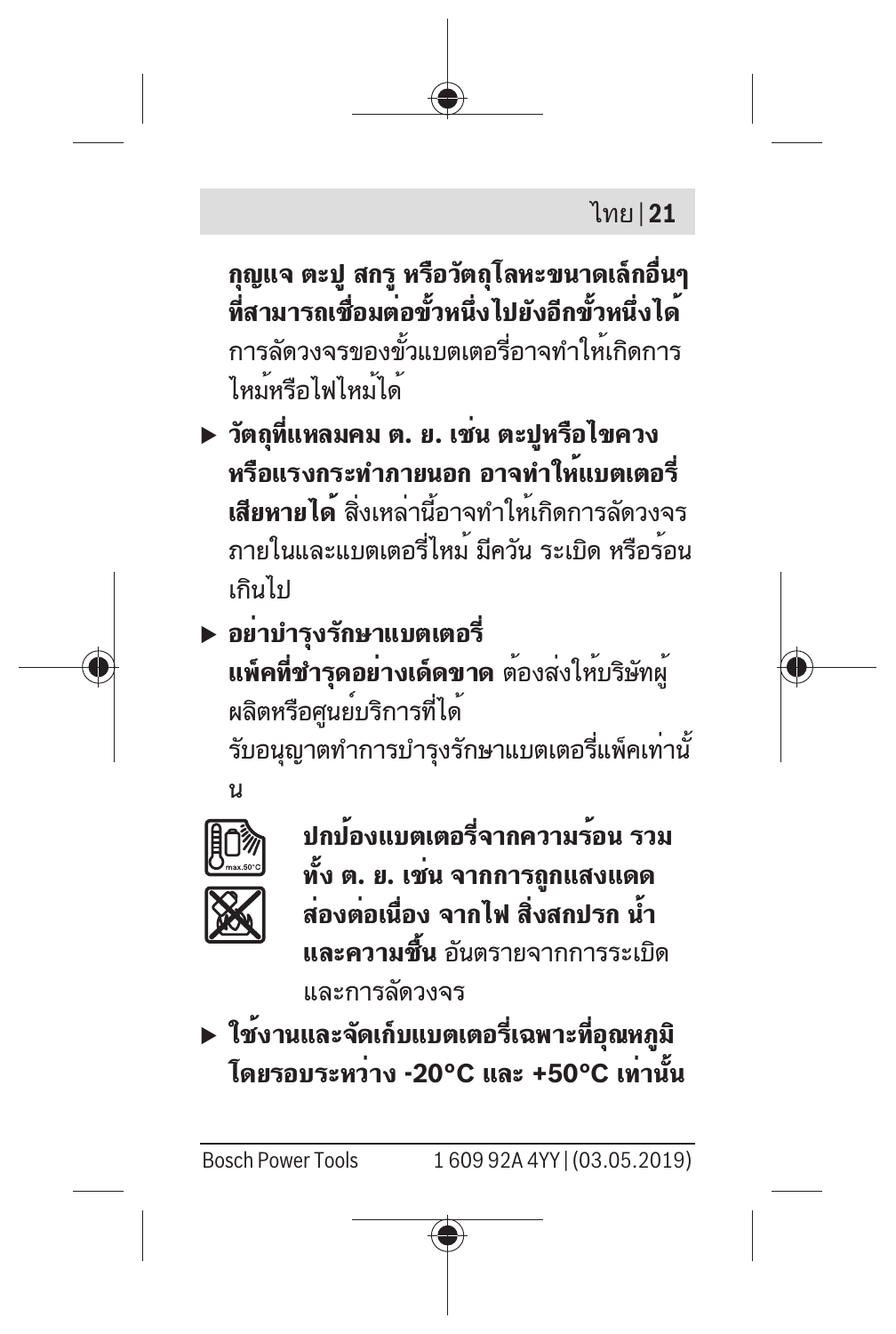### **22** | ไทย

อย่าปล่อยวางแบตเตอรี่ไว้ในรถยนต์ในช่วงฤดู ร้อน ที่อุณหภูมิ < 0°C อาจส่งผลให้อุปกรณ์บาง ประเภทมีประสิทธิภาพลดลง

u **ชาร์จแบตเตอรี่เฉพาะที่อุณหภูมิโดยรอบ ระหว่าง 0°C และ +45°C เท่านั้น ชาร์จ แบตเตอรี่ที่มีการเชื่อมต่อ USB เฉพาะผ่าน การเชื่อมต่อนี้ที่อุณหภูมิโดยรอบระหว่าง +10°C และ +35°C เท่านั้น** การชาร์จนอก ช่วงอุณหภูมิอาจทำให้แบตเตอรี่เสียหายหรือเพิ่ม ความเสี่ยงต่อการเกิดไฟไหม้

## **การบำรุงรักษาและการบริการ**

## **การบำรุงรักษาและการทำความสะอาด**

ทำความสะอาดช่องระบายอากาศและขั้วของ แบตเตอรี่เป็นครั้งคราวด้วยแปรงที่แห้ง นุ่ม และ สะอาด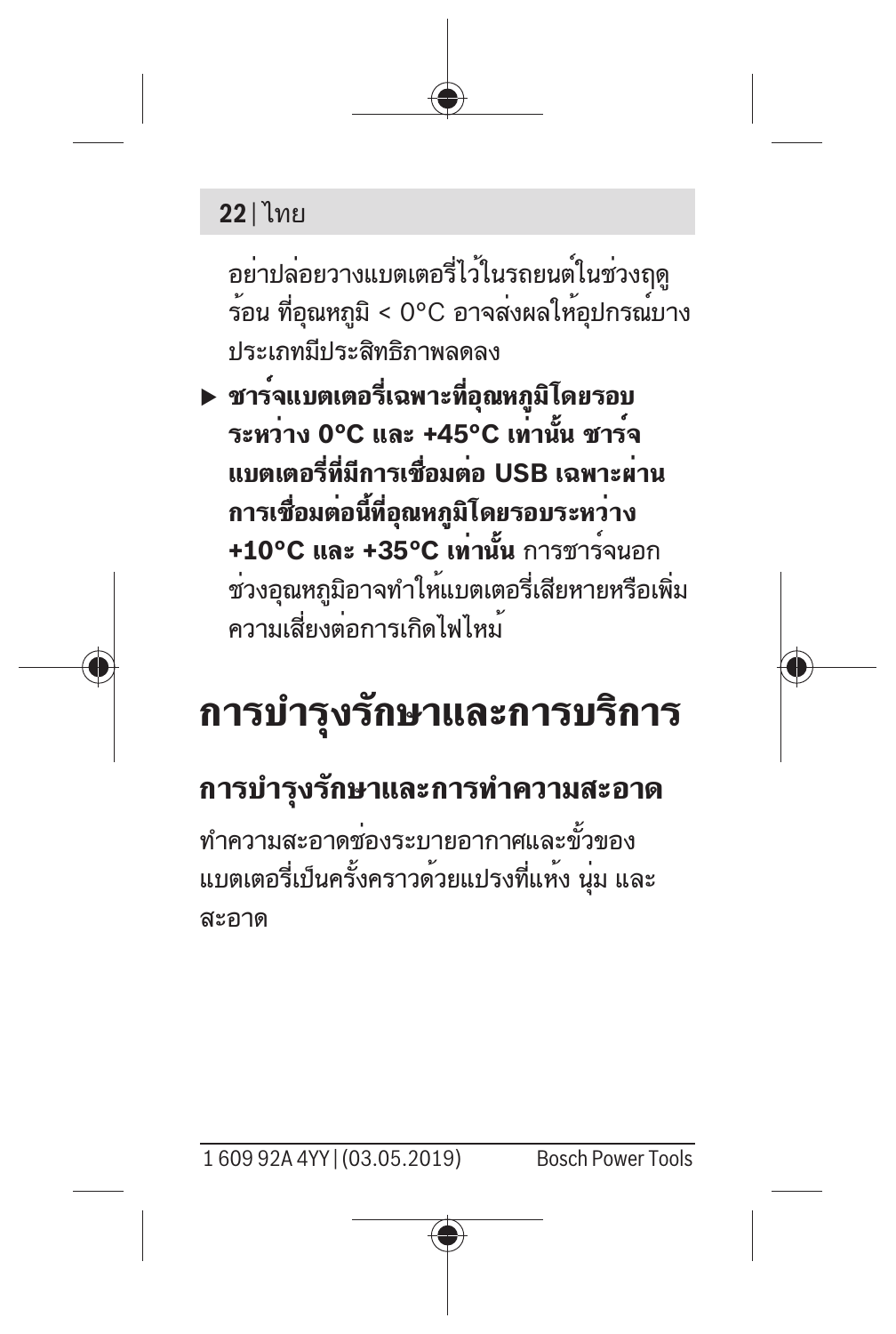### **การขนส่ง**

แบตเตอรี่ลิเธียมไอออน อยู่ภายใต้ข้อกำหนดของ กฎหมายสินค้าอันตราย ผู้ใช้สามารถขนส่ง แบตเตอรี่ทางถนนได้โดยไม่มีข้อกำหนดเพิ่มเติม หากขนส่งโดยบุคคลที่สาม (ต. ย. เช่น: การ ขนส่งทางอากาศหรือบริษัทรับจ้างขนส่งสินค้า) ต้องปฏิบัติตามข้อกำหนดพิเศษเกี่ยวกับการบรรจุ ภัณฑ์และการติดฉลาก สำหรับการเตรียมสิ่งของที่ จะจัดส่ง ต้องขอคำปรึกษาจากผู้เชี่ยวชาญด้านวัตถุ อันตราย

ส่งแบตเตอรี่แพ็คเมื่อตัวหุ้มไม่ชำรุดเสียหายเท่านั้น ใช้แถบกาวพันปิดหน้าสัมผัสที่เปิดอยู่ และนำแบตเตอรี่แพ็คใส่กล่องบรรจุโดยไม่ ให้เคลื่อนไปมาในกล่องได้ นอกจาก นี้กรุณาปฏิบัติตามกฎระเบียบของประเทศซึ่งอาจ มีรายละเอียดเพิ่มเติม

## **การกำจัดขยะ**

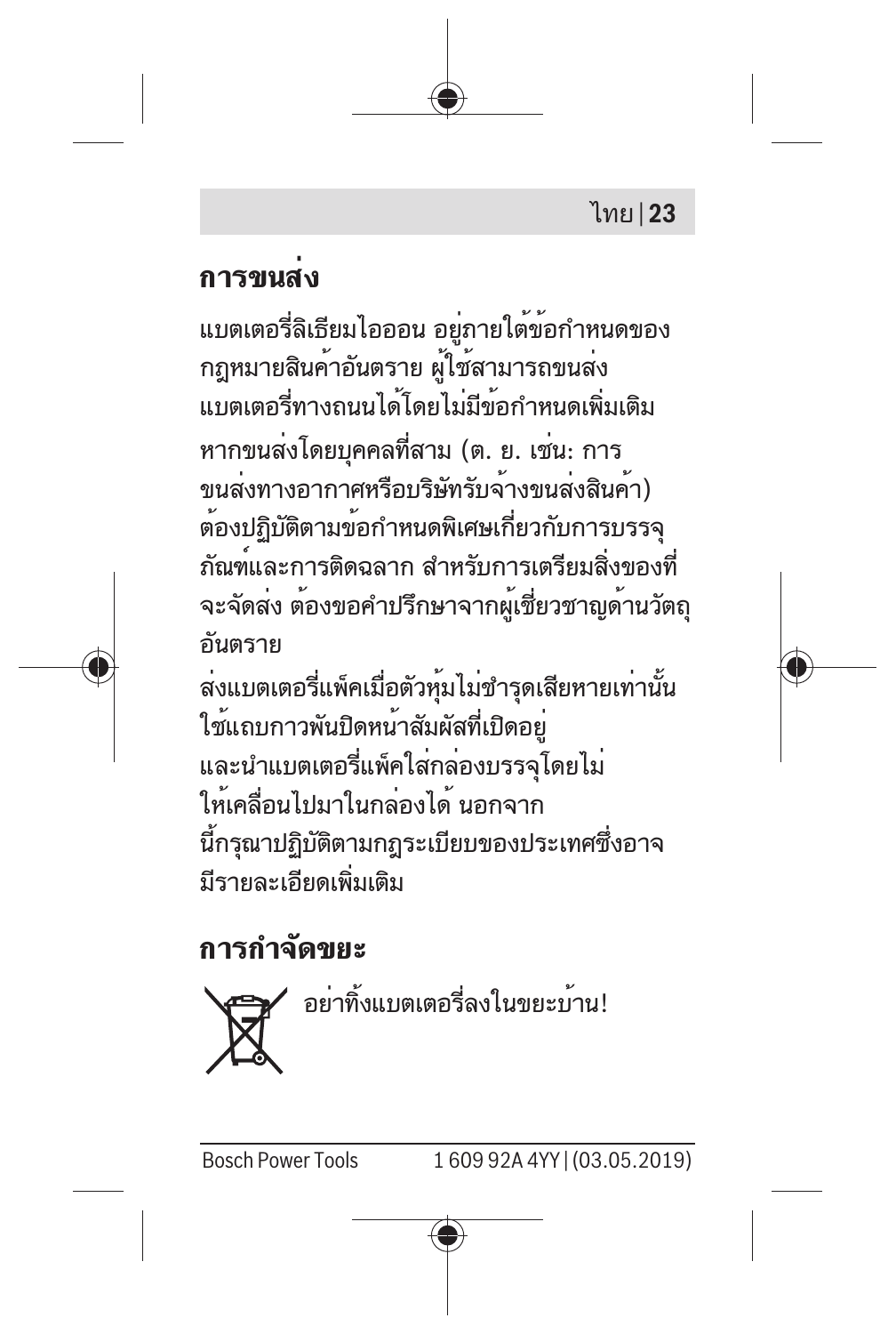#### **24** | Bahasa Indonesia

ต้องนำแบตเตอรี่และบรรจุภัณฑ์มา รีไซเคิลในลักษณะที่เป็นมิตรกับสิ่ง แวดล้อม

## <span id="page-23-0"></span>**Bahasa Indonesia**

## **Petunjuk Keselamatan**



**Bacalah semua petunjuk keamanan dan penggunaan.** Kelalaian dalam mematuhi petunjuk keamanan dan penggunaan dapat mengakibatkan

kontak listrik, kebakaran, dan/atau cedera serius.

**Simpan semua petunjuk keamanan dan penggunaan untuk keperluan di waktu yang akan datang.**

- u **Petunjuk keamanan ini hanya berlaku untuk Bosch baterai Li-ion!**
- u **Hanya gunakan baterai pada produk yang dibuat oleh produsen.** Hanya dengan cara ini, baterai dapat terlindung dari kelebihan muatan.
- u **Isi ulang daya hanya dengan pengisi daya yang ditentukan oleh produsen.** Pengisi daya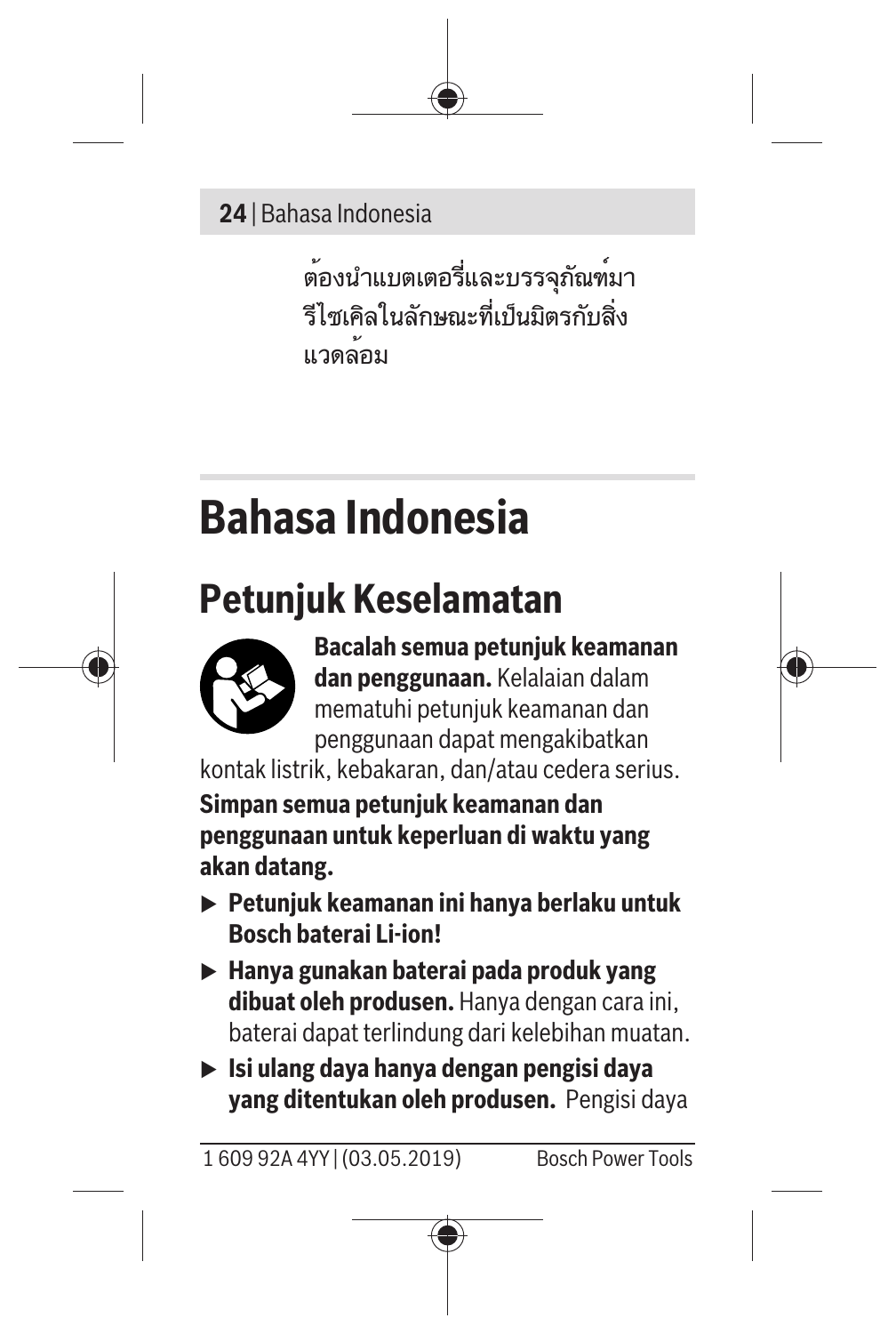

yang sesuai untuk satu jenis set baterai dapat menyebabkan risiko kebakaran apabila digunakan dengan set baterai lain.

- u **Baterai dikirim dalam keadaan daya terisi sebagian.** Untuk memastikan kinerja penuh baterai, isi penuh daya baterai ke perangkat pengisi daya sebelum menggunakannya untuk pertama kali.
- u **Simpan baterai di luar jangkauan anak-anak.**
- u **Jangan membuka baterai.** Ada bahaya terjadinya korsleting.
- u **Asap dapat keluar apabila terjadi kerusakan atau penggunaan yang tidak tepat pada baterai. Baterai dapat terbakar atau meledak.** Biarkan udara segar mengalir masuk dan kunjungi dokter apabila mengalami gangguan kesehatan. Asap tersebut dapat mengganggu saluran pernafasan.
- u **Penggunaan yang salah pada baterai atau baterai yang rusak dapat menyebabkan keluarnya cairan yang mudah terbakar dari baterai. Hindari terkena cairan ini. Jika tanpa sengaja terkena cairan ini, segera bilas dengan air. Jika cairan tersebut terkena mata, segara hubungi dokter untuk pertolongan lebih lanjut.** Cairan yang keluar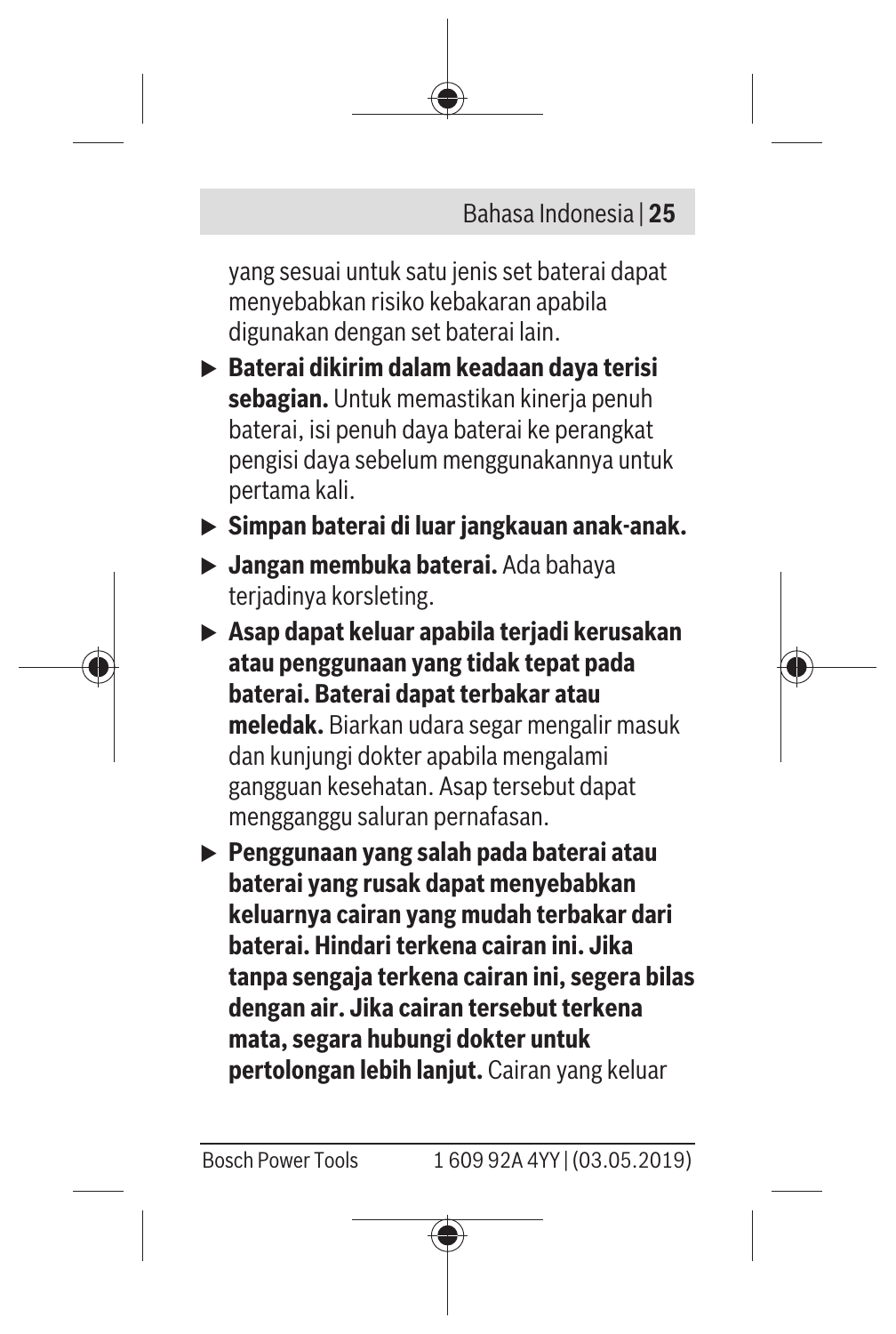#### **26** | Bahasa Indonesia

dari baterai dapat menyebabkan iritasi pada kulit atau luka bakar.

- u **Jika baterai rusak, cairan pada baterai dapat keluar dan benda yang berada di dekatnya dapat terkena cairan tersebut. Periksa komponen terkait.** Bersihkan benda-benda tersebut atau ganti baterai, jika perlu.
- u **Jaga agar tidak terjadi korsleting pada baterai. Jika baterai tidak digunakan, jauhkan baterai dari klip kertas, uang logam, kunci, paku, sekrup atau benda-benda kecil dari logam lainnya yang dapat menghubungkan aliran listrik.** Hubungan arus pendek antar kontak baterai dapat memercikkan api dan menimbulkan kebakaran.
- **► Baterai dapat rusak akibat benda-benda lancip, seperti jarum, obeng, atau tekanan keras dari luar.** Hal ini dapat menyebabkan terjading hubungan singkat internal dan baterai dapat terbakar, berasap, meledak, atau mengalami panas berlebih.
- u **Jangan pernah melakukan servis pada baterai yang telah rusak.** Servis baterai hanya boleh dilakukan oleh produsen atau penyedia servis resmi.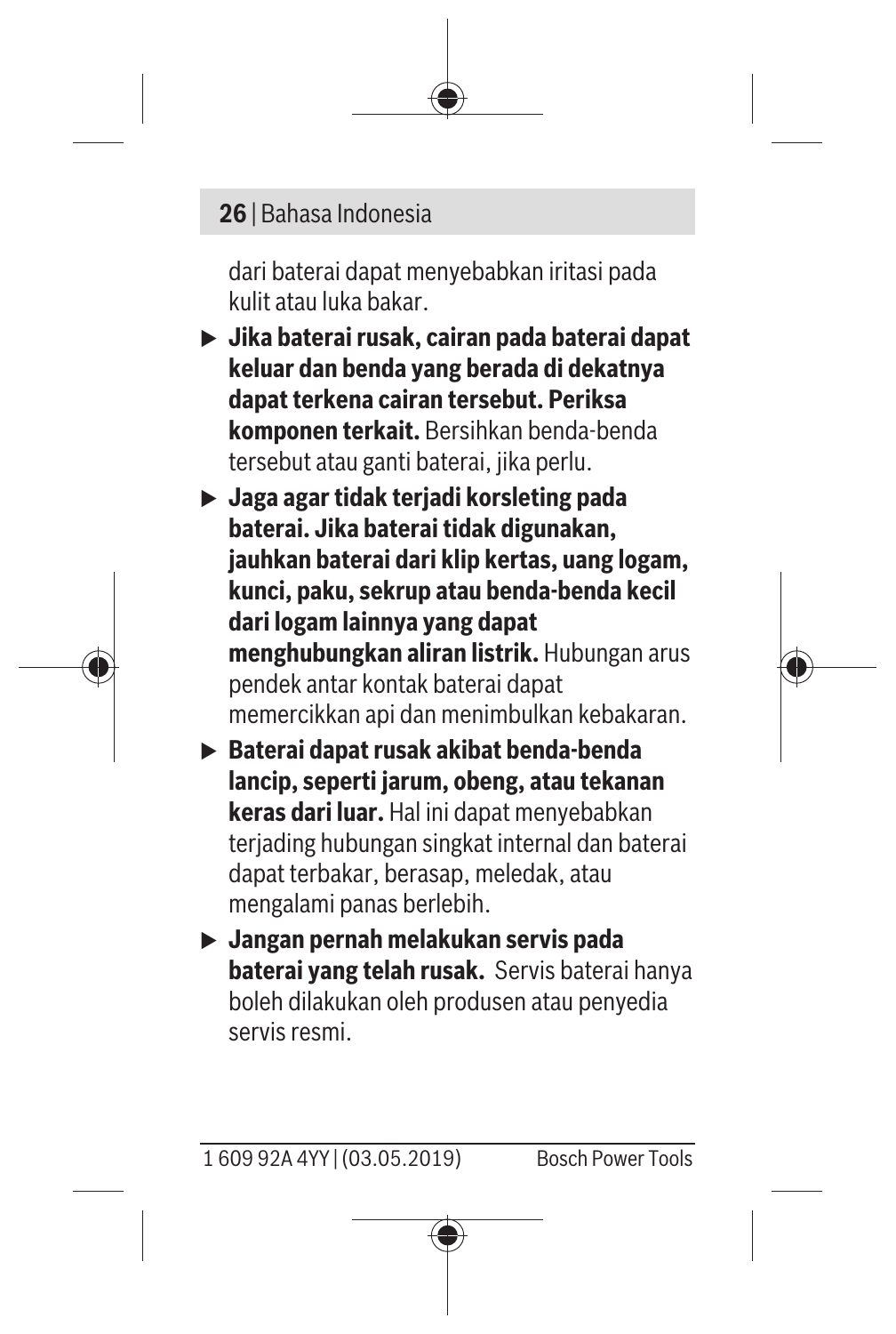#### Bahasa Indonesia | **27**



**Lindungi baterai dari panas, misalnya juga dari paparan sinar matahari dalam waktu yang lama, api, kotoran, air dan kelembapan.** Terdapat risiko ledakan dan korsleting.

- u **Hanya operasikan dan simpan baterai pada suhu sekitar berkisar antara -20°C dan +50°C.** Janganlah meletakkan baterai di dalam mobil, misalnya saat musim panas. Pembatasan daya khusus perangkat dapat terjadi saat suhu  $<$  0°C.
- u **Hanya isi daya baterai saat suhu sekitar berkisar antara 0°C dan +45°C. Hanya isi daya baterai dengan port USB saat suhu sekitar berkisar antara +10°C dan +35°C.** Pengisian daya di luar kisaran suhu tersebut dapat merusak baterai atau meningkatkan risiko kebakaran.

## **Perawatan dan servis**

### **Perawatan dan pembersihan**

Sesekali bersihkan lubang ventilasi dan sambungan baterai dengan kuas yang lembut, bersih dan kering.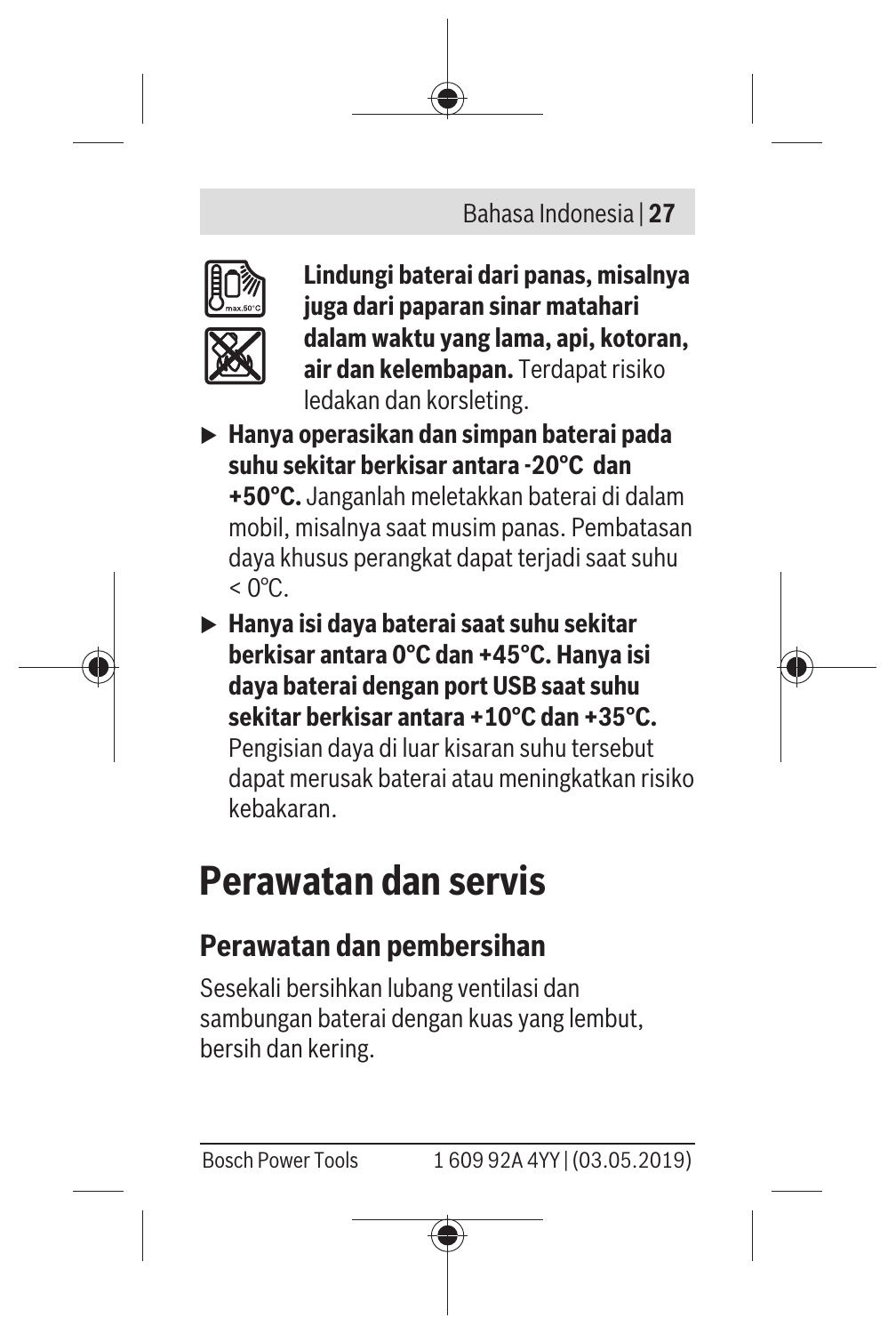#### **28** | Bahasa Indonesia

### **Transpor**

Baterai Li-ion tunduk pada persyaratan terkait peraturan tentang bahan-bahan berbahaya. Baterai dapat diangkut oleh penggunanya tanpa persyaratan lebih lanjut di jalan.

Pada pengiriman oleh pihak ketiga (misalnya transportasi udara atau perusahaan ekspedisi) harus ditaati syarat-syarat terkait kemasan dan pemberian tanda. Dalam hal ini, diperlukan konsultasi dengan ahli bahan-bahan berbahaya saat mengatur barang pengiriman.

Kirimkan baterai hanya jika housing-nya tidak rusak. Tutup bagian-bagian yang terbuka dan kemas baterai agar tidak bergerak-gerak di dalam kemasan. Taatilah peraturan-peraturan nasional lainnya yang mungkin lebih rinci yang berlaku di negara Anda.

### **Cara membuang**



Jangan membuang baterai ke dalam sampah rumah tangga!

Baterai dan kemasan sebaiknya didaur ulang dengan cara yang ramah lingkungan.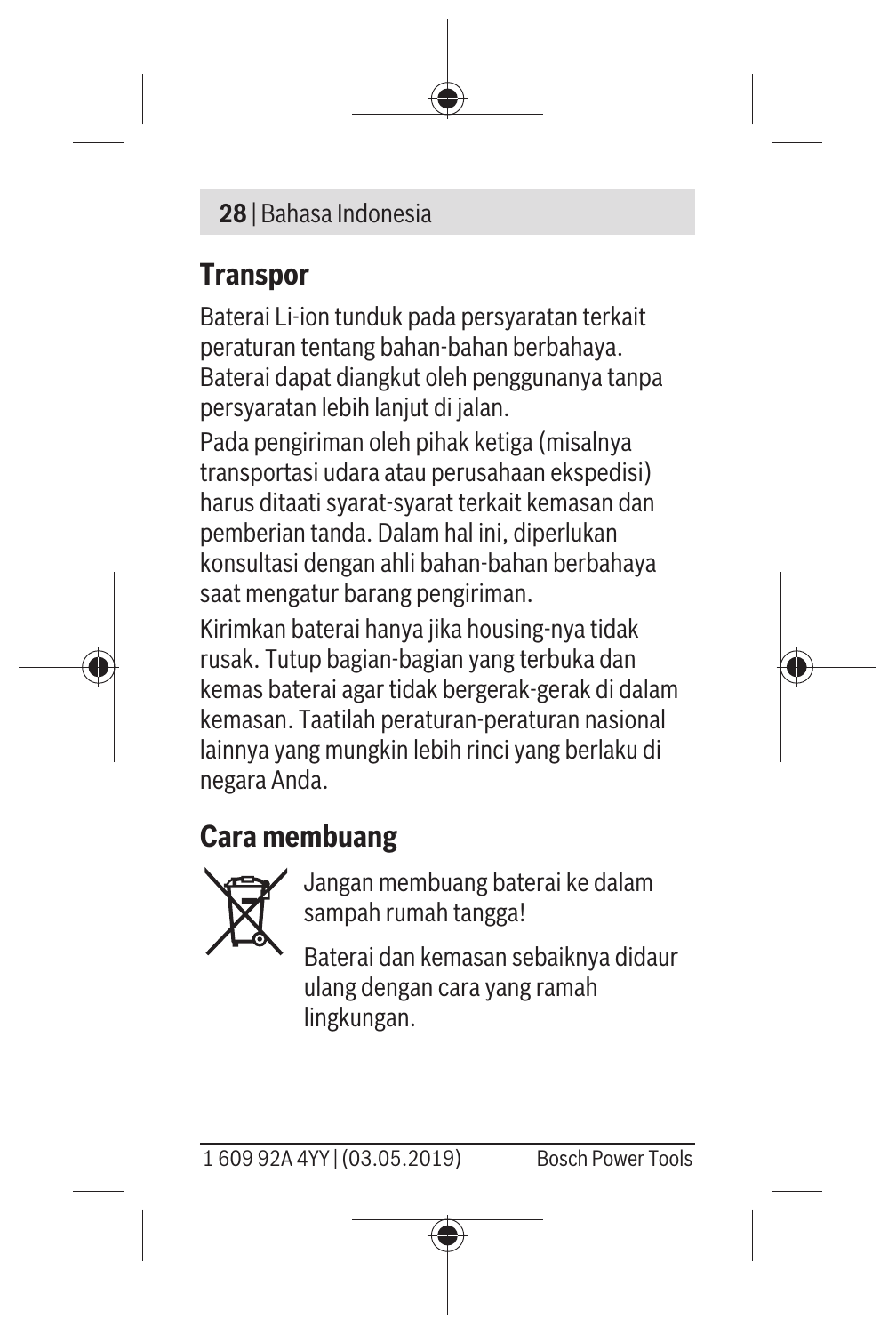Tiếng Việt | **29**

# <span id="page-28-0"></span>**Tiếng Việt**

## **Hướng dẫn an toàn**



**Đọc kỹ mọi cảnh báo an toàn và mọi hướng dẫn.** Không tuân thủ mọi cảnh báo và hướng dẫn được liệt kê dưới đây có thể bị

điện giật, gây cháy và / hay bị thương tật nghiêm trong.

**Hãy giữ tất cả tài liệu về cảnh báo và hướng dẫn để tham khảo về sau.**

- u **Hướng dẫn an toàn này chỉ áp dụng cho Bosch Pin Li-Ion!**
- u **Chỉ sử dụng pin trong các sản phẩm của nhà sản xuất.** Chỉ bằng cách này, pin sẽ được bảo vệ tránh nguy cơ quá tải.
- u **Chỉ được sạc pin lại với bộ nạp điện do nhà sản suất chỉ định.** Bộ nạp điện thích hợp cho một loại pin có thể gây nguy cơ cháy khi sử dụng cho một loại pin khác.
- u **Pin đã được sạc một phần.** Để bảo đảm đầy đủ điện dung, nạp điện hoàn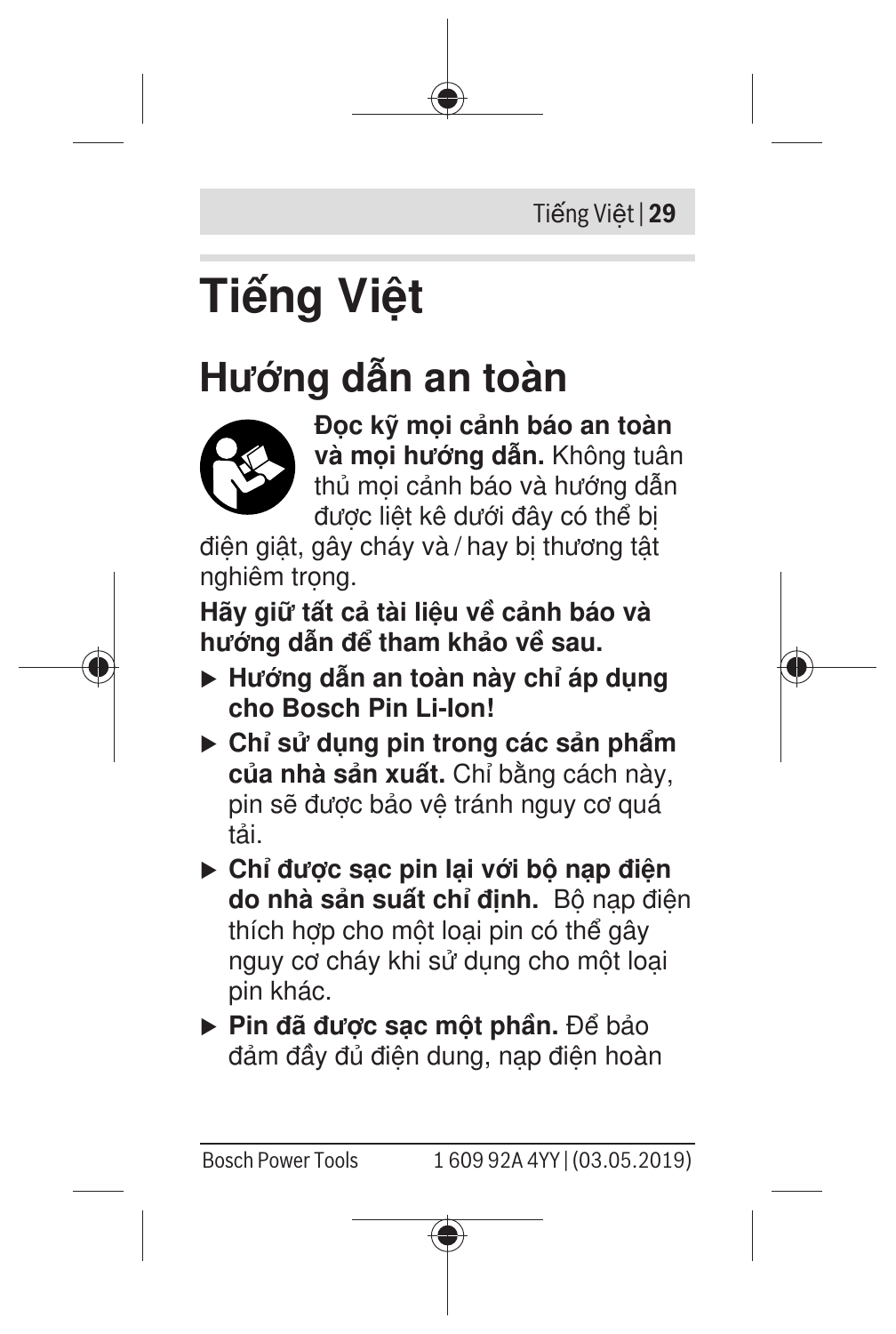#### **30** | Tiếng Việt

toàn lại cho pin trong bộ nạp điện pin trước khi sử dụng cho lần đầu tiên.

- u **Cất giữ pin ngoài tầm với của trẻ em.**
- **Không được tháo pin ra.** Nguy cơ bi chập mạch.
- ▶ Trong trường hợp pin bị hỏng hay sử **dụng sai cách, hơi nước có thể bốc ra. Pin có thể cháy hoặc nổ.** Hãy làm cho thông thoáng khí và trong trường hợp bị đau phải nhờ y tế chữa trị. Hợi nước có thể gây ngứa hệ hô hấp.
- u **Khi sử dụng sai hoặc khi pin hỏng, dung dịch dễ cháy từ pin có thể tứa ra. Nếu vô tình chạm phải, hãy xối nước để rửa. Nếu dung dịch vào mắt, cần thêm sự hổ trợ của y tế. Nếu chất lỏng dính vào mắt, yêu cầu ngay sự giúp đỡ của bác sĩ.** Dung dịch tiết ra từ pin có thể gây ngứa hay bỏng.
- u **Khi pin hỏng, chất lỏng có thể trào ra và làm ướt các vật bên cạnh. Hãy kiểm tra bộ phận bị ảnh hưởng.** Làm sạch các bộ phận bị dính đó hay nếu cần thiết, thay chúng ra.
- ► Không đóng pin nhanh. Khi không sử **dụng pin, để cách xa các vật bằng kim loại như kẹp giấy, tiền xu, chìa**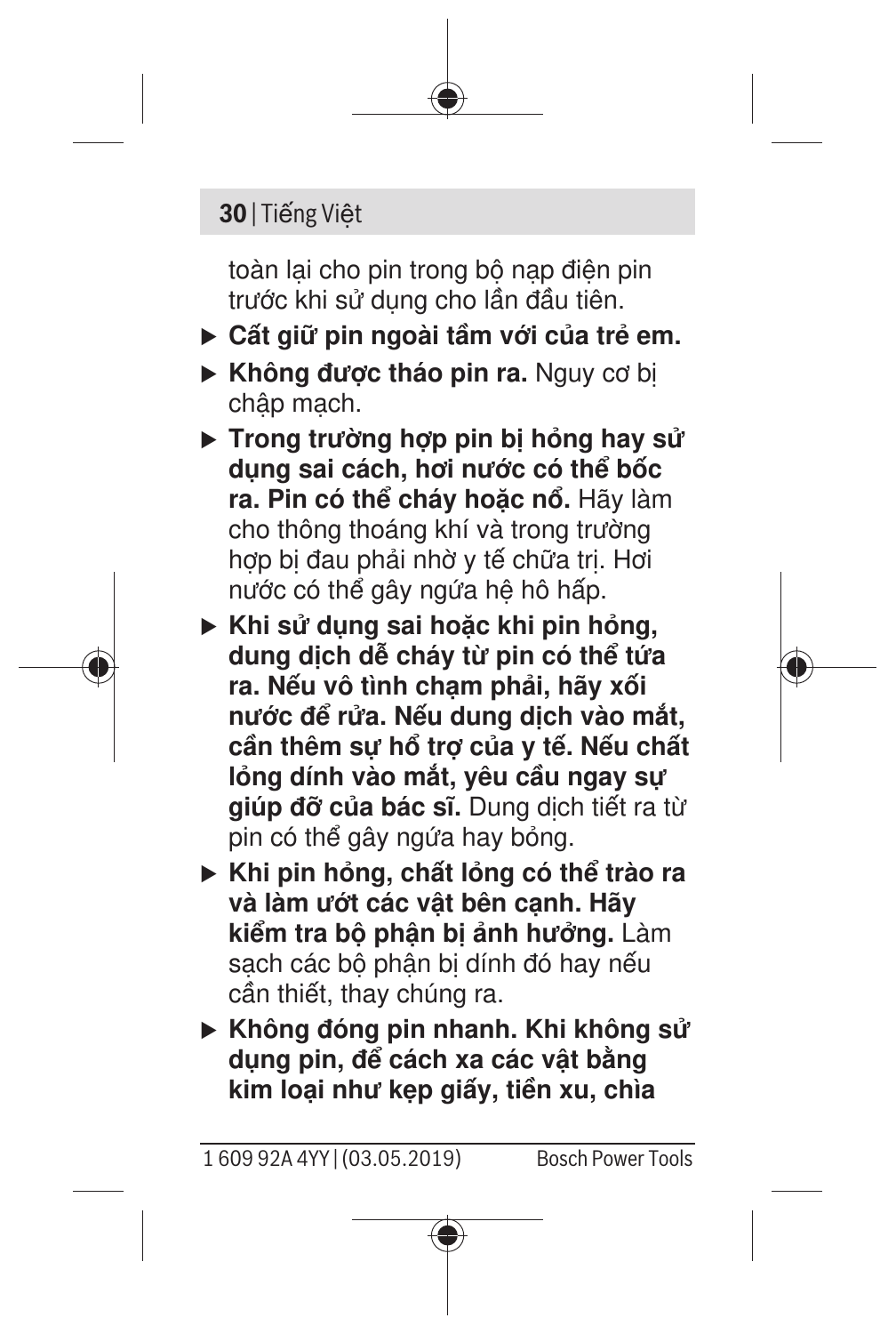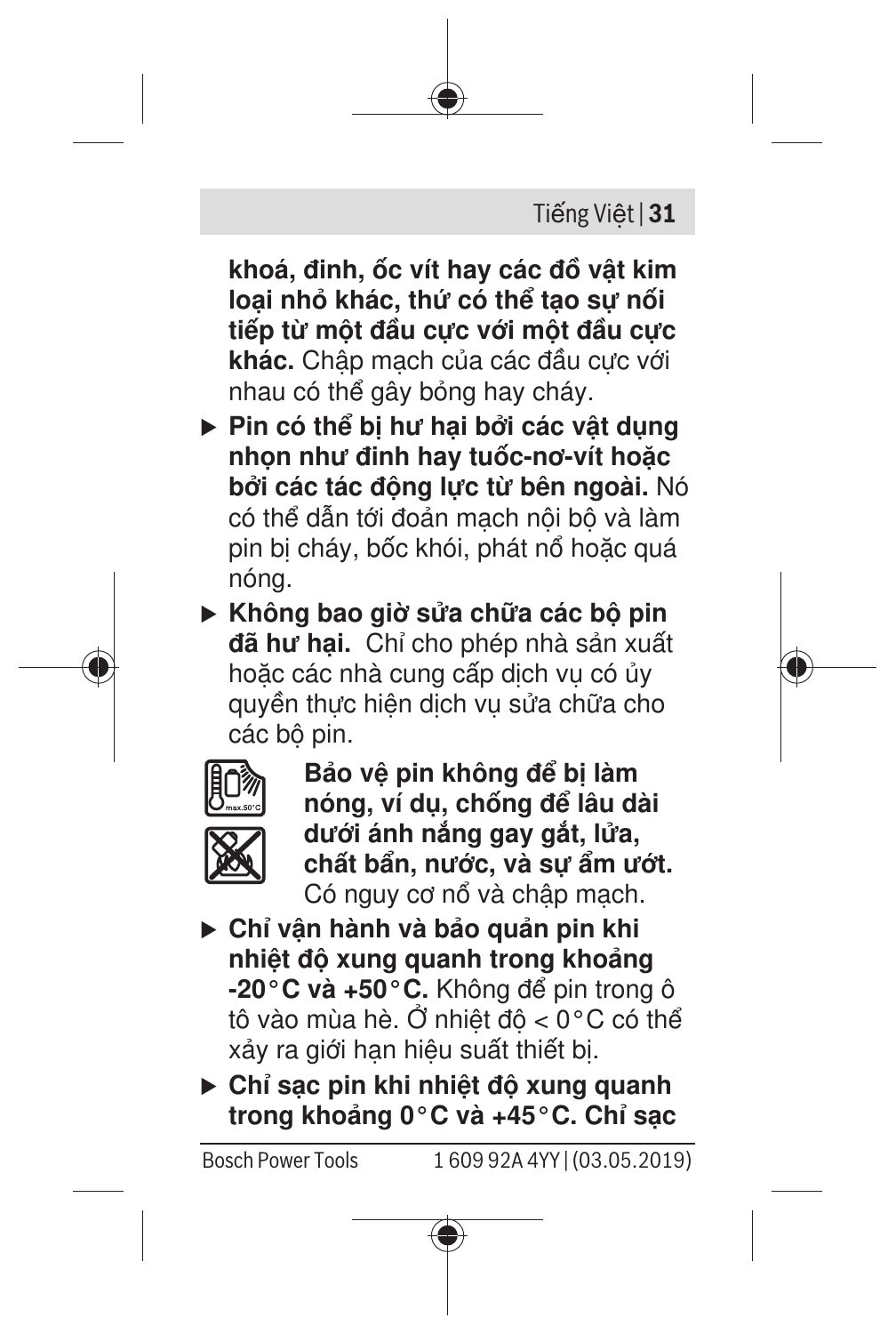#### **32** | Tiếng Việt

**pin bằng cổng USB khi nhiệt độ xung quanh trong khoảng +10°C và +35°C.** Việc sạc ngoài khoảng nhiệt độ có thể gây hỏng pin hoặc tăng nguy cơ cháy.

## **Bảo Dưỡng và Bảo Quản**

## **Bảo Dưỡng Và Làm Sạch**

Thỉnh thoảng làm sạch các khe thông gió và cổng nối của pin bằng cách dùng một cái cọ khô, mềm và sạch.

## **Vận chuyển**

Pin Li-Ion là đối tượng phải tuân theo các qui định của Pháp Luật về Hàng Hóa Nguy Hiểm. Người sử dụng có thể vận chuyển pin hợp khối bằng đường bộ mà không cần thêm yêu cầu nào khác.

Khi được vận chuyển thông qua bên thứ ba (vd. vận chuyển bằng đường hàng không hay đại lý giao nhận), phải tuân theo các yêu cầu đặc biệt về đóng gói và dán nhãn. Phải tham vấn chuyên gia về hàng hóa nguy hiểm khi chuẩn bị gói hàng.

Chỉ gửi pin hợp khối khi vỏ ngoài không bị hư hỏng. Dán băng keo hay che kín các điểm tiếp xúc hở và đóng gói pin hợp khối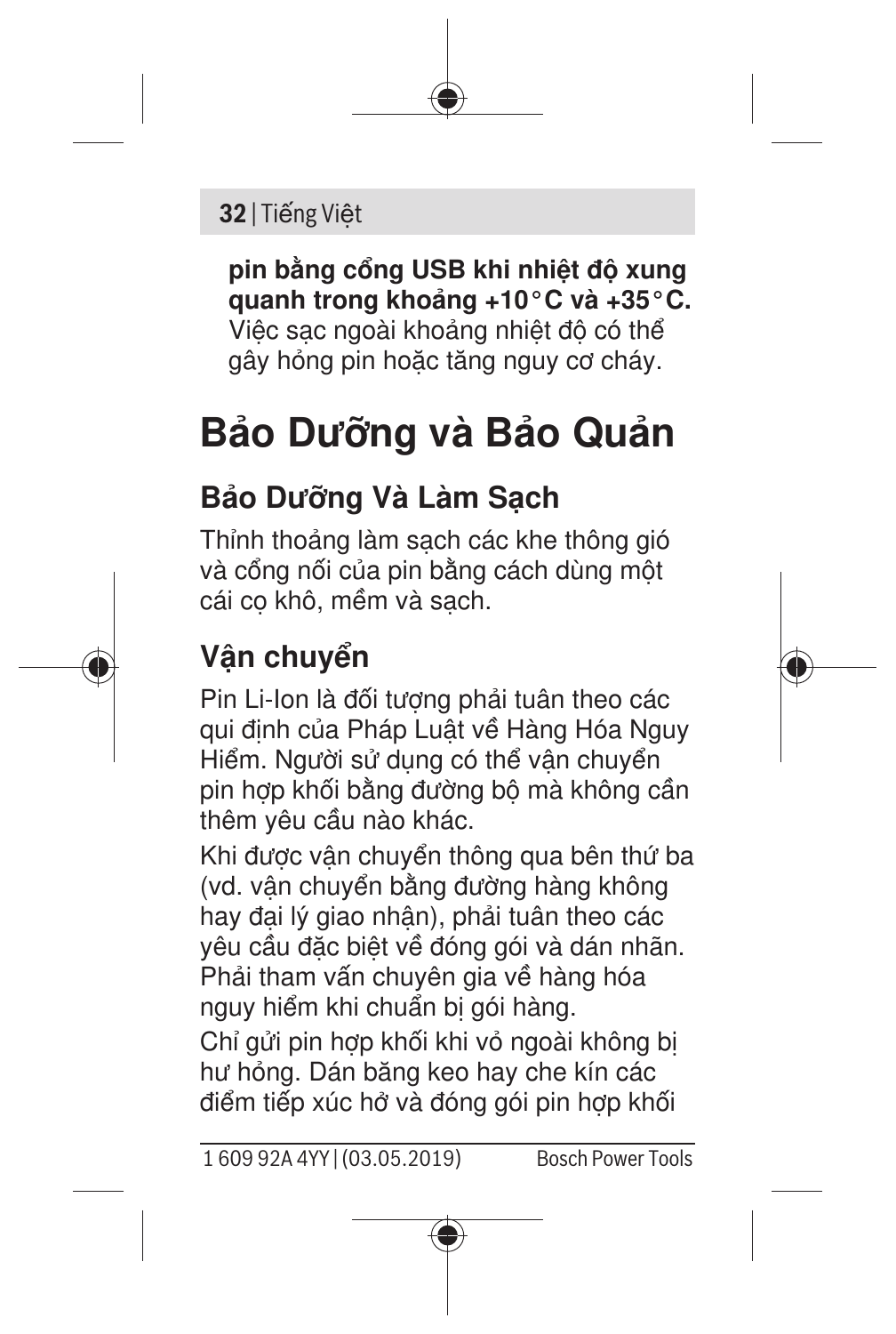

theo cách sao cho pin không thể xê dịch khi nằm trong bao bì. Ngoài ra, xin vui lòng chấp hành các qui định chi tiết có thể được bổ sung thêm của quốc gia.

## **Sự thải bỏ**



Không được thải bỏ pin vào chung với rác sinh hoạt!

Pin và bao bì phải được phân loại để tái chế theo hướng thân thiện với môi trường.

<span id="page-32-0"></span>

## **安全上の注意事項**



傷を招くことがありますのでご注意くださ い。

**すべての安全上の注意事項と指示をしっか り守ってください。**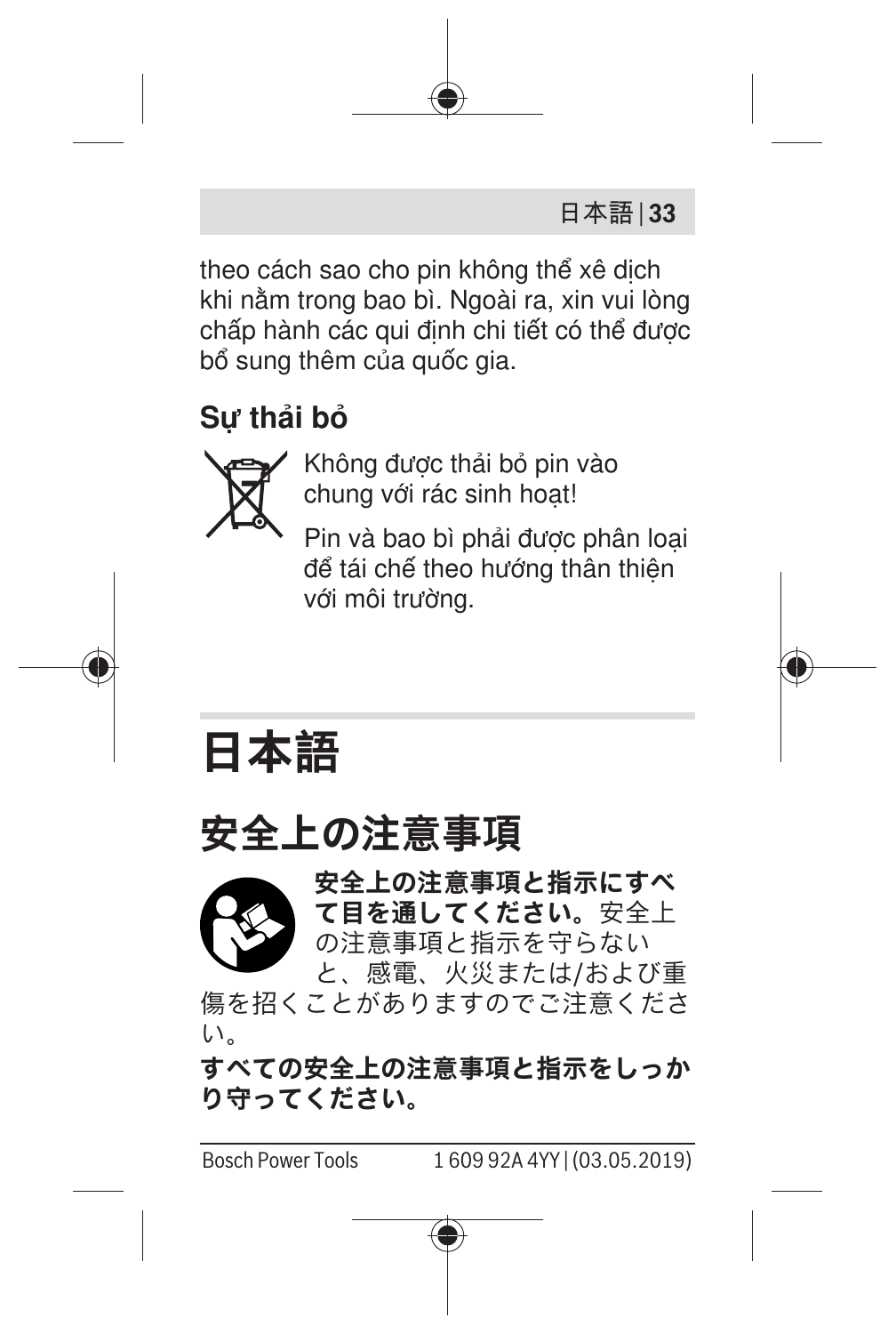

- **▶ この安全上の注意事項は、 Boschリチ ウムイオンバッテリーにのみ適用されま す!**
- **▶ メーカーの製品にのみバッテリーを使用 してください。** 組み合わせてご使用に なる場合に限り、バッテリーは危険な過 負荷から保護されます。
- **▶ メーカーによって指定されている充電器 でのみ充電を行ってください。** 特定の バッテリーに適した充電器を他のバッテ リーの充電に使用した場合、火災につな がるおそれがあります。
- **▶ バッテリーは少しだけ充電されていま す。**バッテリーの出力をフルで引き出せ るよう、初回のご使用前に充電器でバッ テリーを満充電してください。
- **▶ バッテリーをお子様の手の届かない場所 に保管してください。**
- **▶ バッテリーを分解しないでください。**シ ョートにつながるおそれがあります。
- **▶ バッテリーが損傷していたり、バッテリ ーを不適切に使用すると、煙が発生する 可能性があります。さらにバッテリーが 発火したり、爆発したりするおそれがあ ります。**その場合には新鮮な空気を取り 入れ、不快感がある場合には医師の診断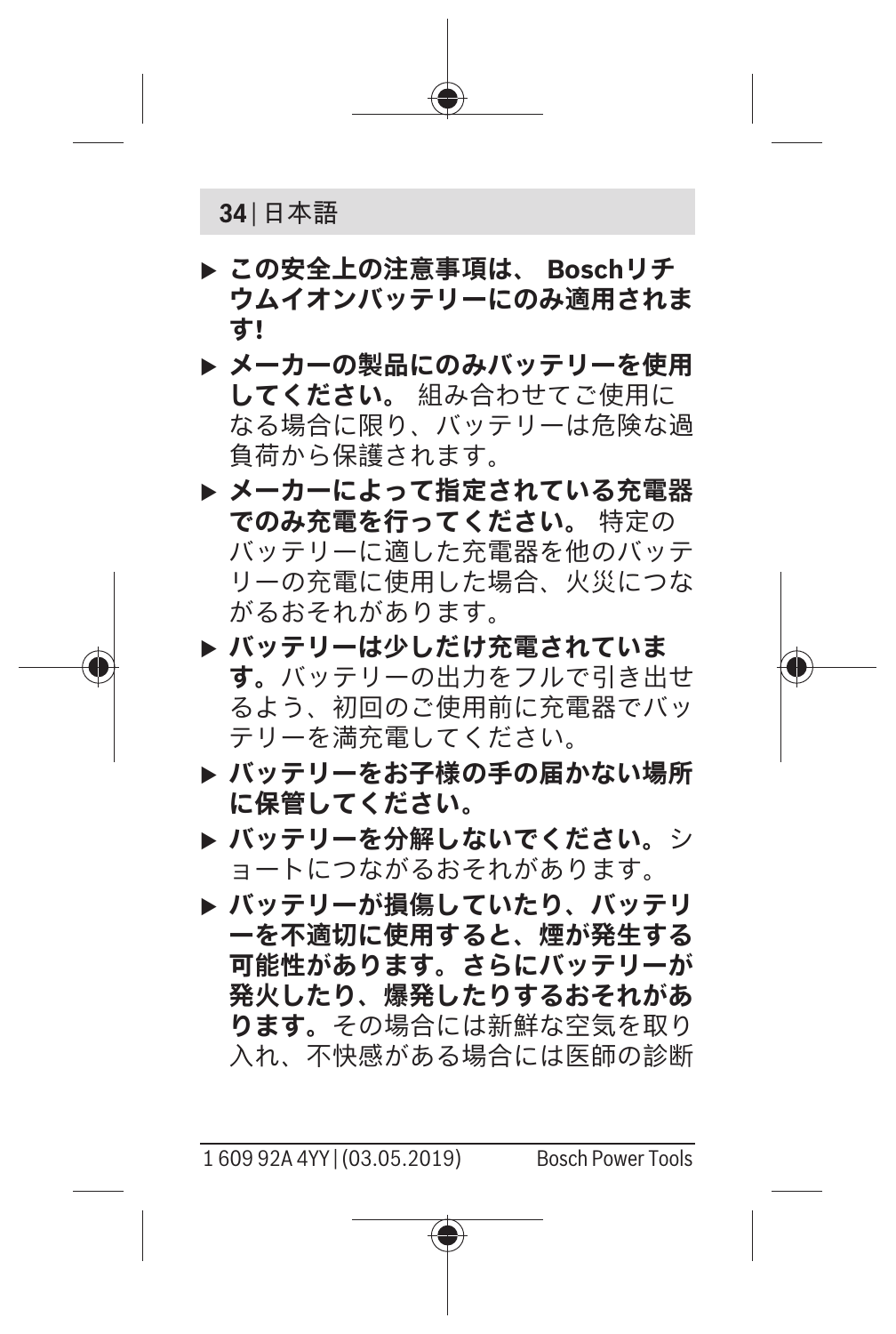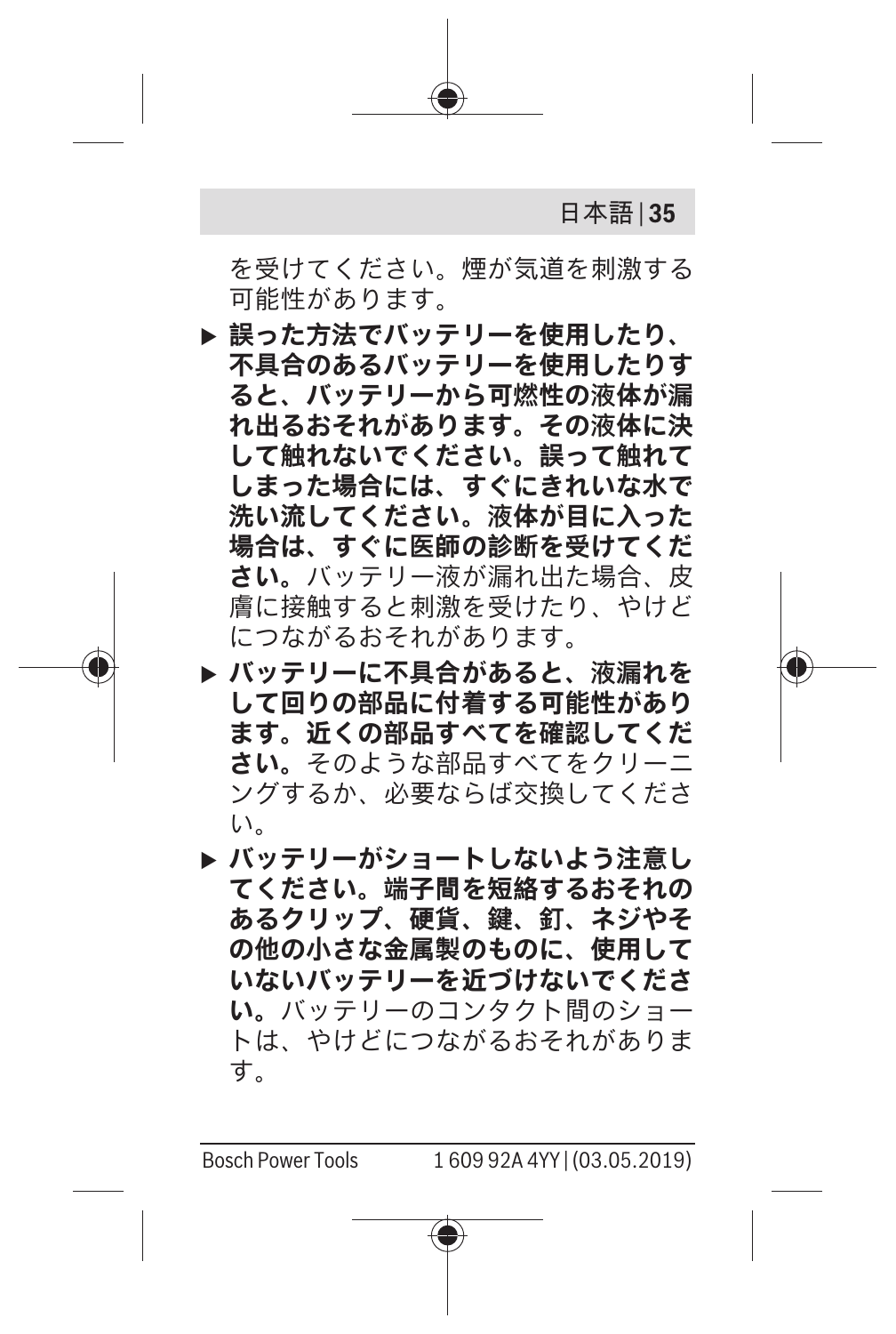#### **36** | 日本語

- **▶ 釘やドライバーなどの先の尖った物体に より、または外的な力を加えるとバッテ リーが損傷することがあります。**これに よって内部ショートが生じたり、バッテ リーが燃焼・発煙・爆発・過熱するおそ れがあります。
- **▶ 損傷したバッテリーを修理しないでくだ さい。** バッテリーの修理は、必ずお買 い求めの販売店、または電動工具サービ スセンターにお申しつけください。



**長時間当たる直射日光、火、汚 れ、水や湿度から保護し、バッ テリーを熱から守ってくださ い。**爆発やショートにつながる おそれがあります。

- **▶ 周囲温度が-20°C~+50°Cの場所でバッ テリーを必ず使用・保管してください。** 例えば夏季にバッテリーを車両に置いた ままにしないでください。機器によって は、0°C以下の温度では性能が制限され る場合があります。
- **▶ 周囲温度が0°C~+45°Cの場所でバッテ リーを必ず充電してください。周囲温度 が+10°C~+35°Cの場所で、バッテリー をUSBソケットで必ず充電してくださ い。**所定の温度範囲外で充電すると、バ ッテリーが損傷したり、火災につながる 可能性が高まります。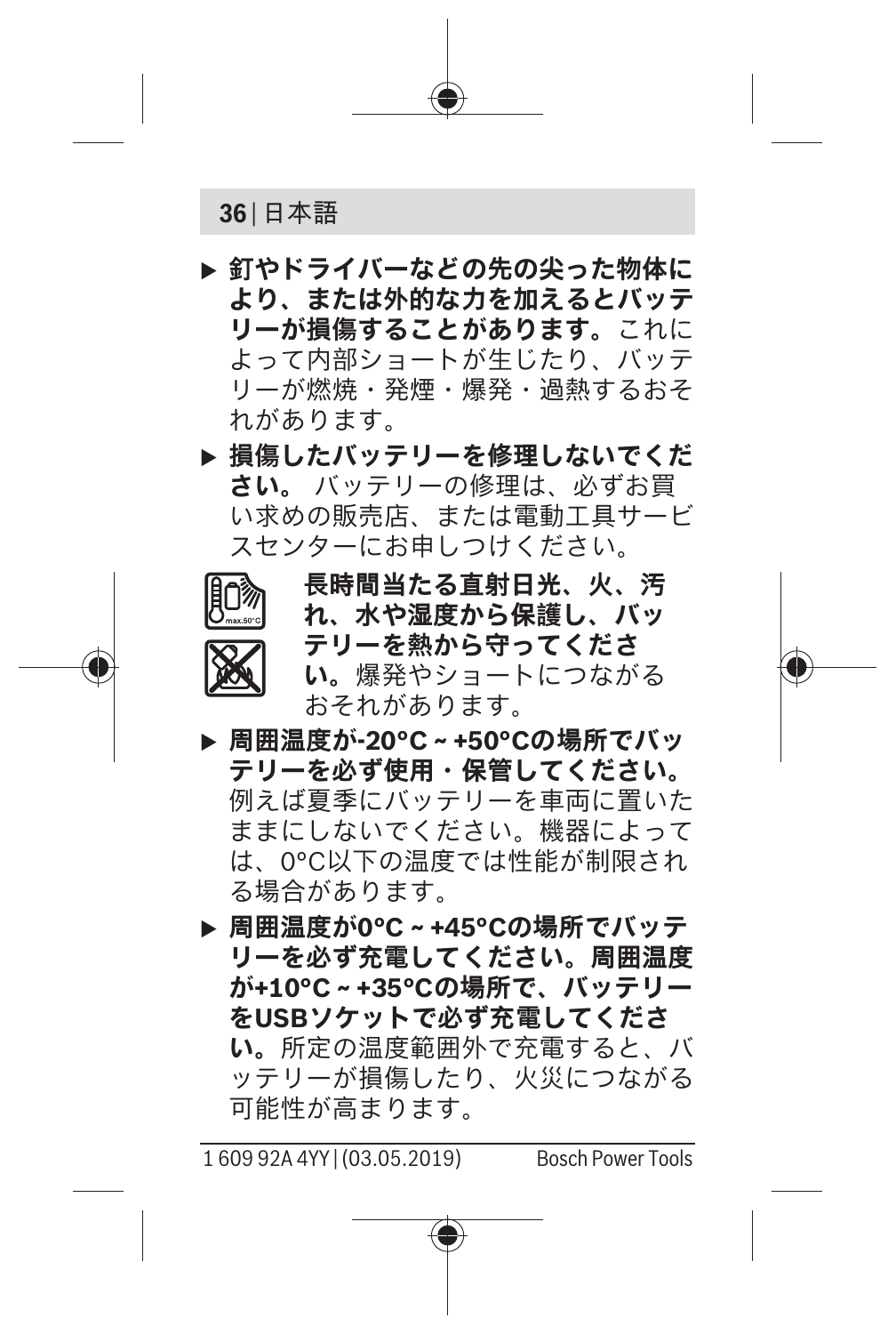

## **お手入れと保管**

#### **保守と清掃**

柔らかく、きれいで乾いたブラシを使い、 バッテリーの通風口と接続部を時々掃除し てください。

#### **運搬**

リチウムバッテリーは(各国の)危険物規 制規則の条項に準拠しています。ユーザー が電池を路上輸送することについて制約が 課されることはありません。

一方、第三者(航空輸送会社や運送会社な ど)が発送を行う場合には、包装とラベル に関する特別な条項に特に注意する必要が あります。発送する品物の準備については 危険物の取扱を熟知した専門の担当者の指 道を必ず求めてください。

外装が損傷していない場合にのみ、電池を 発送してください。開接点は必ず覆い、電 池をしっかり梱包し、包装の中で動かない ようにしてください。また、その他の地域 の規定にも注意してください。